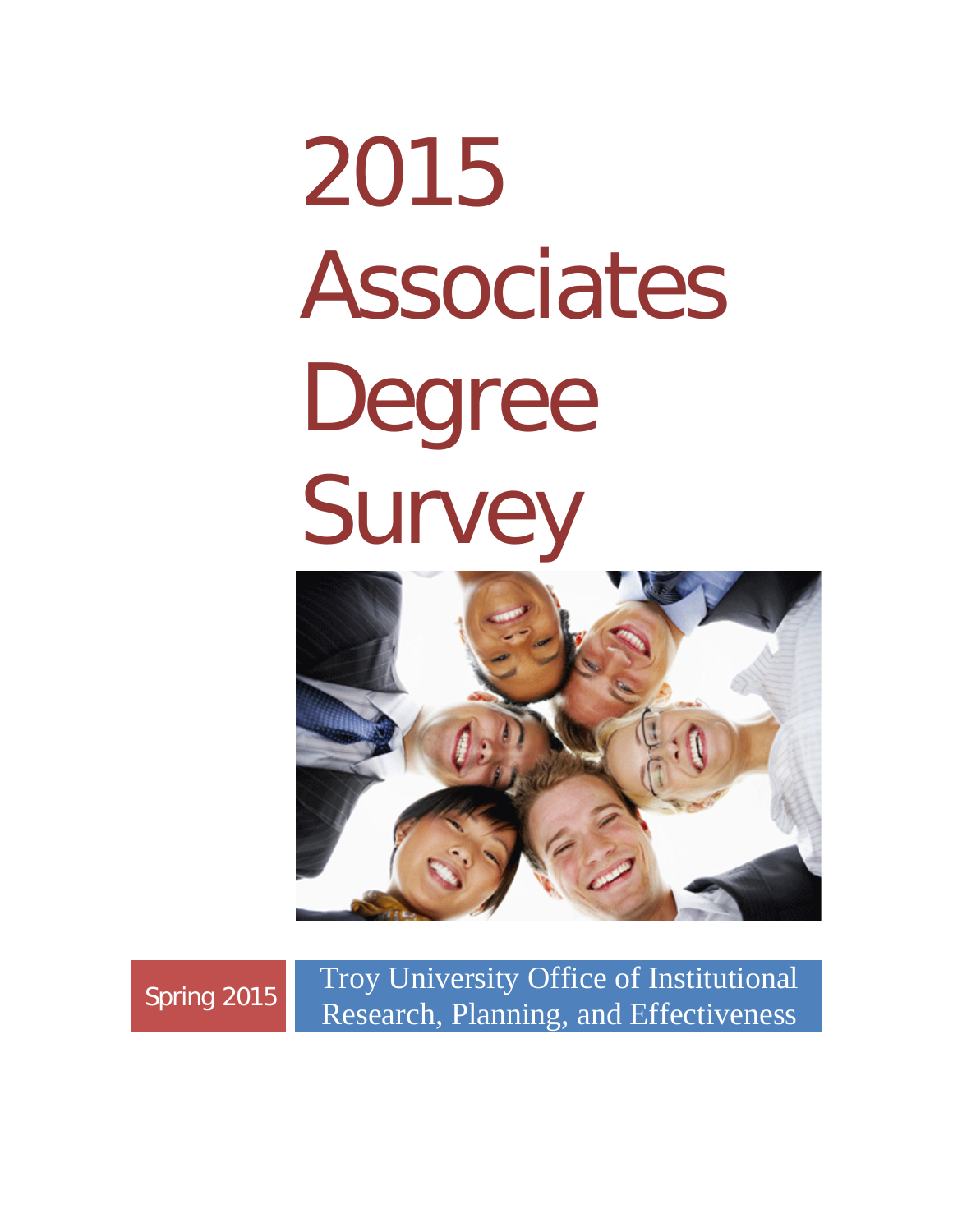## **TABLE OF CONTENTS**

| Attachment 2: Analysis of Student Satisfaction by Demographic Variables 13 |  |
|----------------------------------------------------------------------------|--|
|                                                                            |  |
|                                                                            |  |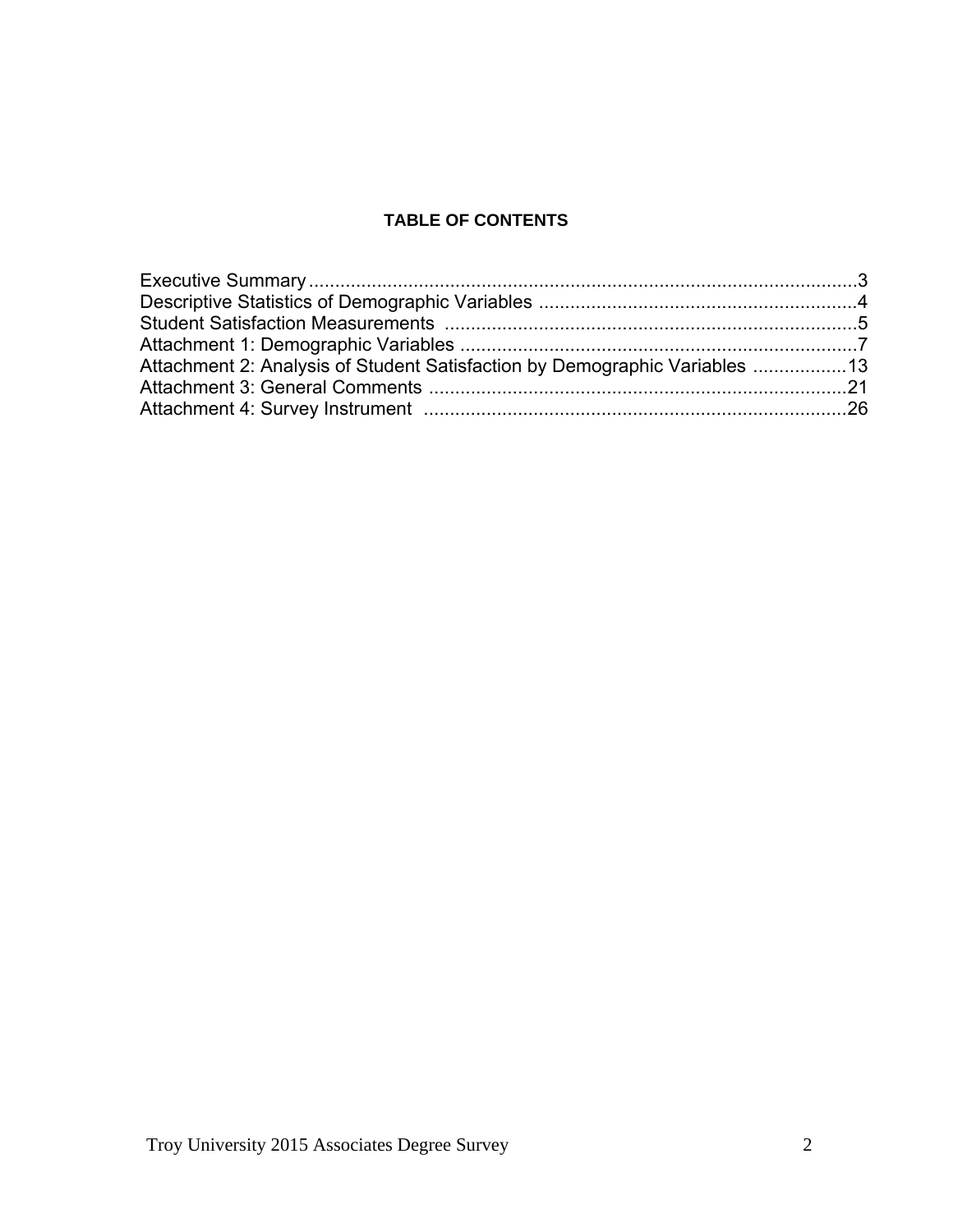## **Troy University 2015 Associates Degree Survey Report**

#### **Executive Summary**

The purpose of this survey is to identify student satisfaction with their experiences at Troy University in an Associate's Degree program, recognize student development as a result of their Troy University education, and identify areas that need to be improved. Data collected in this survey are used to help the University strengthen its academic programs, better serve the needs of its students, and become more effective and efficient in accomplishing its mission and goals.

 As an annual effort of institutional effectiveness, the Troy University Office of Institutional Research, Planning, and Effectiveness (IRPE) conducted the *Troy University Associates Degree Survey* on all campuses of the University during the months of April and May 2015. 259 students participated in the survey, yielding a response rate of 29%. The Office of IRPE provided a list of 899 persons identified as being enrolled in an Associate's degree program and near completion of that program. These individuals were then sent an invitation to participate via email. This is the fifth year that the *Associate's Degree Survey* has been administered at Troy University.

 The questionnaire for the survey contained 22 questions. One question contained nine parts and another question contained three parts. The first 15 questions ask for information regarding students' demographics, academics, employment, and financial aid. Questions 16 – 22 of the survey focus on measuring students' perceptions about and satisfaction with their experiences in the Associate's degree program. The final question was an open-ended question allowing for additional comments.

 For data analysis, descriptive methods were used for the overall University as well as for each individual campus, and degree program. Questions 18 to 21 were tabulated and items were presented in a cross tabulation by several demographic variables. Questions 16 - 21, which contain measures in 16 areas, are analyzed based on the factors defined from the same measures in the previous year's survey.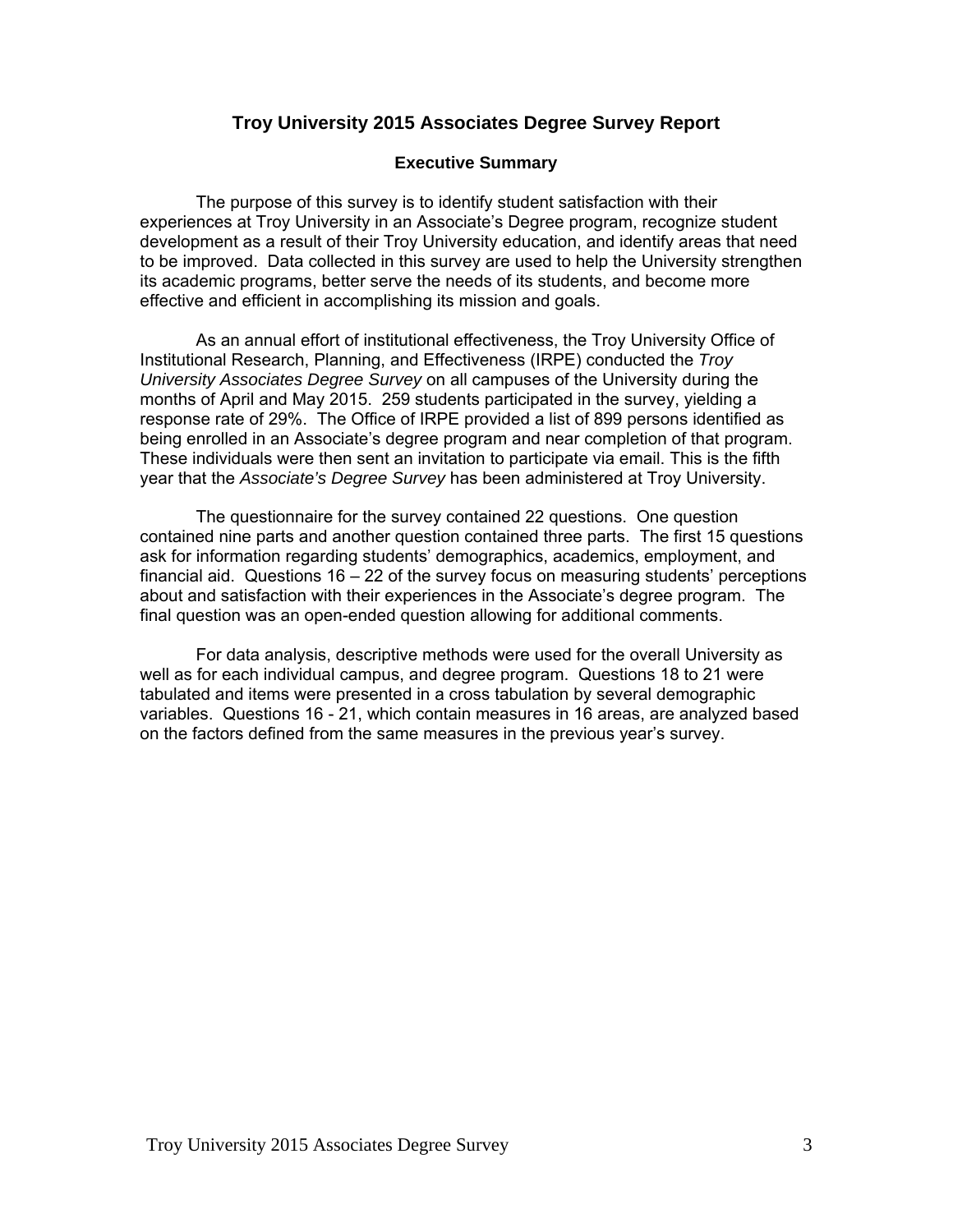## **Descriptive Statistics of Demographic Variables**

Attachment one contains a graphical representation of each of the descriptive variables measured through the survey.

## **Summary statements from demographic variables:**

- A combined 54% of survey participants plan to graduate in Spring, Summer, or Fall 2013.
- 71% of participants were female.
- 43% of participants were Black, non-Hispanic and 50% of participants were White, non-Hispanic.
- 50% were eTROY students and 40% were Montgomery Campus students.
- Global Campus was represented by 3% of the sample and the site with the strongest representation was Brunswick, GA with 4 participants.
- 39% of participants were enrolled in the General Education program, 26% in Business Administration, 30% in Nursing and 5% in Computer Science.
- The majority of participants, 68%, were unconditionally admitted undergraduate students when they first started at Troy University. 27% were conditionally admitted.
- 24% did not transfer any credit hours to Troy University.
- 80% had taken an online or distance education course through Troy University.
- 32% have only been enrolled with the University for one year or less and 28% for two years. 13% have been enrolled for more than five years.
- Over one third (37%) of participants self-reported an overall GPA of 2.50 to 2.99.
- Nearly half (48%) of the participants plan on continuing their education upon completion of the Associate's degree program. 34% plan on working in an area related to their degree.
- Among those who do plan to continue their education 51% envision a bachelor's degree as their ultimate educational goal and 36% a master's degree.
- 79% were employed while attending Troy University.
- Among those who are employed 66% work 40 or more hours per week.
- 52% reported receiving loans and 38% reported receiving grants as forms of financial aid.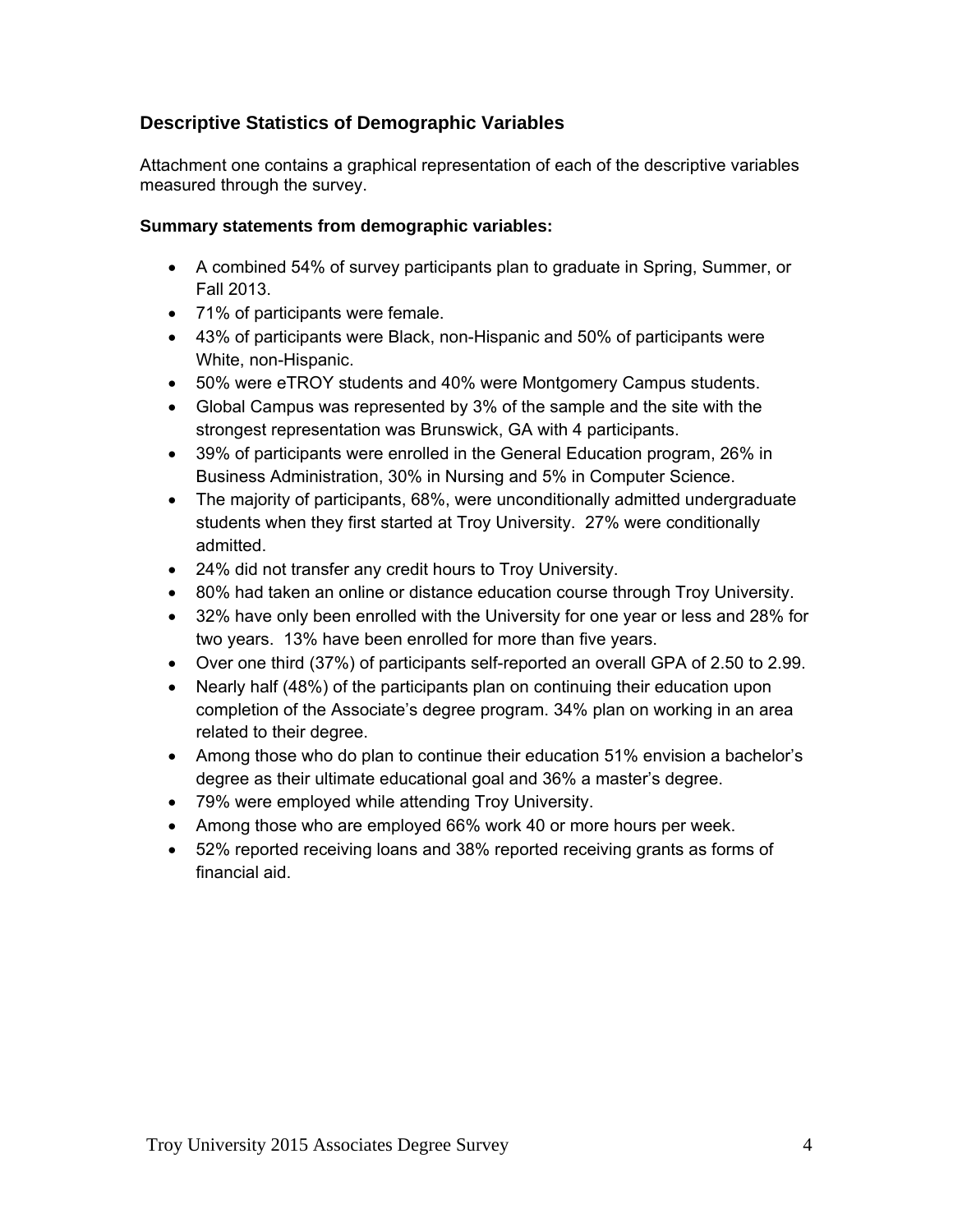## **Student Satisfaction Measurements**

Associate's degree students were asked to rate their satisfaction with nine aspects of the degree program. Reponses were collected on a five-point scale of Excellent, Good, Average, Fair or Poor.

The percentage of students who rated these aspects as Excellent/Good or Fair/Poor are compared to prior years in Tables 1 and 2. It should be noted that student input of "Not Applicable" was removed from these calculations so that the percentages of satisfaction are representative only of students who did receive these services. The percentages in this table may not equal 100% because percentages of participants who reported the services as "average" are not displayed in the table. The 2015 survey data shows an increase in satisfaction from the 2013 survey data in four of the nine areas listed in Table 1 and two of the three questions listed in Table 2.

| Table 1                                           | <b>Excellent/Good</b> |       |       | <b>Fair/Poor</b> |  |       |       |       |       |
|---------------------------------------------------|-----------------------|-------|-------|------------------|--|-------|-------|-------|-------|
|                                                   | 2015                  | 2013  | 2012  | 2011             |  | 2015  | 2013  | 2012  | 2011  |
| Overall quality of your academic program          | 88.0%                 | 88.3% | 87.9% | 87.0%            |  | 4.4%  | 2.6%  | 2.7%  | 3.0%  |
| <b>Academic advising</b>                          | 77.2%                 | 74.3% | 76.5% | 70.0%            |  | 12.0% | 11.9% | 11.0% | 12.0% |
| Faculty accessibility                             | 80.5%                 | 80.3% | 78.4% | 76.0%            |  | 5.8%  | 8.5%  | 9.3%  | 8.0%  |
| Instruction in major courses                      | 80.4%                 | 83.2% | 84.3% | 81.0%            |  | 4.1%  | 4.7%  | 5.9%  | 6.0%  |
| Instruction in general education courses          | 78.0%                 | 83.0% | 83.5% | 82.0%            |  | 4.5%  | 4.6%  | 5.1%  | 4.0%  |
| Faculty's use of technologies to enhance teaching | 83.0%                 | 81.8% | 82.4% | 79.0%            |  | 5.7%  | 5.6%  | 5.9%  | 7.0%  |
| Course availability in your major                 | 77.1%                 | 84.5% | 79.8% | 78.0%            |  | 9.4%  | 7.1%  | 7.5%  | 7.0%  |
| Library                                           | 77.8%                 | 83.7% | 81.0% | 83.0%            |  | 10.1% | 4.6%  | 5.7%  | 5.0%  |
| Tutorial support                                  | 70.1%                 | 72.3% | 73.8% | 67.0%            |  | 13.2% | 10.4% | 9.7%  | 13.0% |

| Table 2                                                                           | <b>Excellent/Good</b> |             |       | <b>Fair/Poor</b> |      |      |      |      |
|-----------------------------------------------------------------------------------|-----------------------|-------------|-------|------------------|------|------|------|------|
|                                                                                   | 2015                  | 2013        | 2012  | 2011             | 2015 | 2013 | 2012 | 2011 |
| How would you rate Troy University's<br>preparation of you for employment?        | 74.7%                 | 73.0% 73.4% |       | 75%              | 9.8% | 8.8% | 7.9% | 6%   |
| How would you rate Troy University's<br>preparation of you for further education? | 82.6%                 | 82.4%       | 80.6% | 80%              | 5.8% | 7.8% | 5.7% | 4%   |
| What is your overall rating of your college<br>experiences at TROY?               | 82.2%                 | 82.8%       | 83.1% | 81%              | 5.4% | 8.7% | 6.0% | 4%   |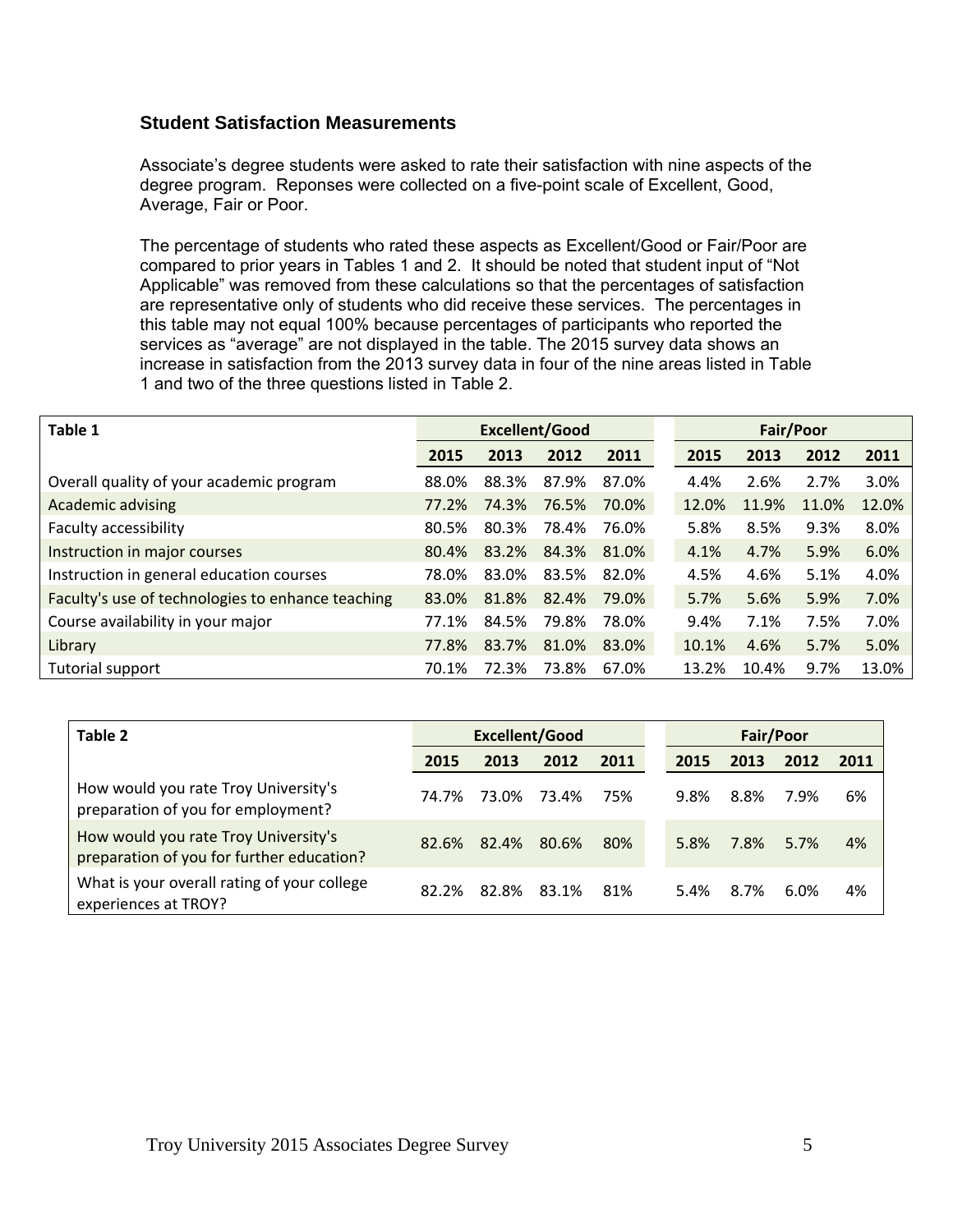Regarding whether or not students would make the same academic choices again and if they would recommend the Associate's degree program to others four questions were asked on a four point scale of "Definitely yes, Probably yes, Probably No, Definitely No" For the purposes of data analysis the yes and no responses were grouped together in Table 3.

| Table 3                                                                      | <b>Yes</b> |             |       | <b>No</b> |  |       |       |       |      |
|------------------------------------------------------------------------------|------------|-------------|-------|-----------|--|-------|-------|-------|------|
|                                                                              | 2015       | 2013        | 2012  | 2011      |  | 2015  | 2013  | 2012  | 2011 |
| If you were starting over, would you enroll in<br>the same program?          | 82.5%      | 80.3% 83.3% |       | 86%       |  | 17.5% | 19.7% | 16.7% | 13%  |
| If you could start college over, would you<br>attend Troy University again?  | 88.0%      | 87.1%       | 90.7% | 88%       |  | 12.0% | 12.9% | 9.3%  | 11%  |
| Would you recommend your academic<br>program to other students?              | 90.0%      | 92.1%       | 91.0% | 91%       |  | 10.0% | 7.9%  | 9.0%  | 8%   |
| Would you recommend Troy University to<br>someone planning to go to college? | 91.2%      | 91.2%       | 92.7% | 92%       |  | 8.8%  | 8.8%  | 7.3%  | 7%   |

Further analysis was conducted to determine the degree to which there were differences across demographic variables on the items related to student satisfaction. Attachment 2 contains a detailed report of this analysis by gender, ethnicity, campus, and degree program. The following observations emerged from that analysis:

- A difference exists between gender groups with satisfaction among male students being higher (as indicated by the percentage reporting "excellent/good") than satisfaction among female students for all of the nine items measured.
- Differences between ethnic groups depend on the satisfaction variable; Caucasian students had higher satisfaction ratings on five of the nine items listed while African American students had higher satisfaction ratings on four of the nine items.
- The highest degrees of satisfaction were reported from Global Campus and eTROY students.
- Levels of satisfaction were highest for students in the General Education degree programs, followed by Computer Science, and then Nursing. Students in Business Administration degree programs reported the lowest satisfaction ratings.

Attachment 3 contains the general comments that were submitted by survey participants.

Attachment 4 is the 2015 Associate's Degree Survey instrument.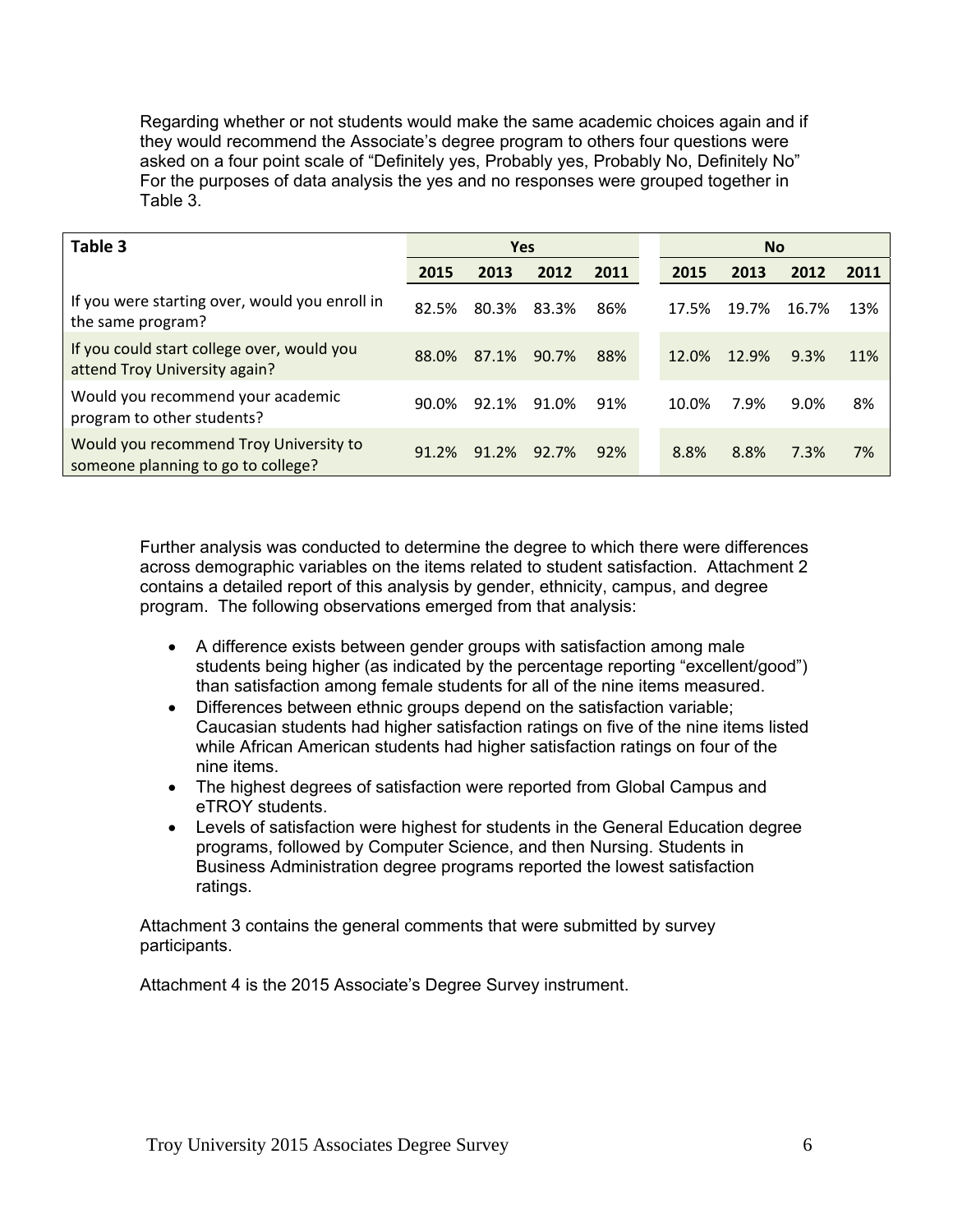# **Attachment 1: Overall and Demographic Variables**

## **1) Semester of Intended Graduation:**

| Answer                 | Response | $\frac{1}{2}$ |
|------------------------|----------|---------------|
| Spring 2015            | 64       | 25%           |
| Summer 2015            | 28       | 11%           |
| <b>Fall 2015</b>       | 48       | 19%           |
| Spring 2016            | 76       | 29%           |
| Other (please specify) | 42       | 16%           |
| <b>Total</b>           | 258      | 100%          |

## **2) Gender:**

| Answer       | Response | $\%$ |
|--------------|----------|------|
| <b>Male</b>  | 76       | 29%  |
| Female       | 182      | 71%  |
| <b>Total</b> | 258      | 100% |

## **3) Ethnicity:**

| %<br>Response<br>Answer                       |  |
|-----------------------------------------------|--|
| 43%<br><b>African American</b><br>111         |  |
| 1%<br>American Indian/Alaska Native<br>2      |  |
| 1%<br>Asian<br>3                              |  |
| Caucasian<br>50%<br>129                       |  |
| 1%<br>Hawaiian or Other Pacific Islander<br>2 |  |
| 2%<br>Hispanic<br>6                           |  |
| <b>Multi-Racial</b><br>$1\%$<br>2             |  |
| 2%<br>Race/Ethnicity Unknown<br>4             |  |
| 100%<br><b>Total</b><br>259                   |  |

## **4) From which Troy University campus will you graduate?**

| Answer                    | Response | $\frac{1}{2}$ |
|---------------------------|----------|---------------|
| <b>Dothan Campus</b>      | 5        | 2%            |
| eTROY                     | 128      | 50%           |
| <b>Global Campus</b>      | 9        | 3%            |
| <b>Montgomery Campus</b>  | 102      | 40%           |
| <b>Phenix City Campus</b> |          | 3%            |
| <b>Troy Campus</b>        |          | 3%            |
| <b>Total</b>              | 258      | 100%          |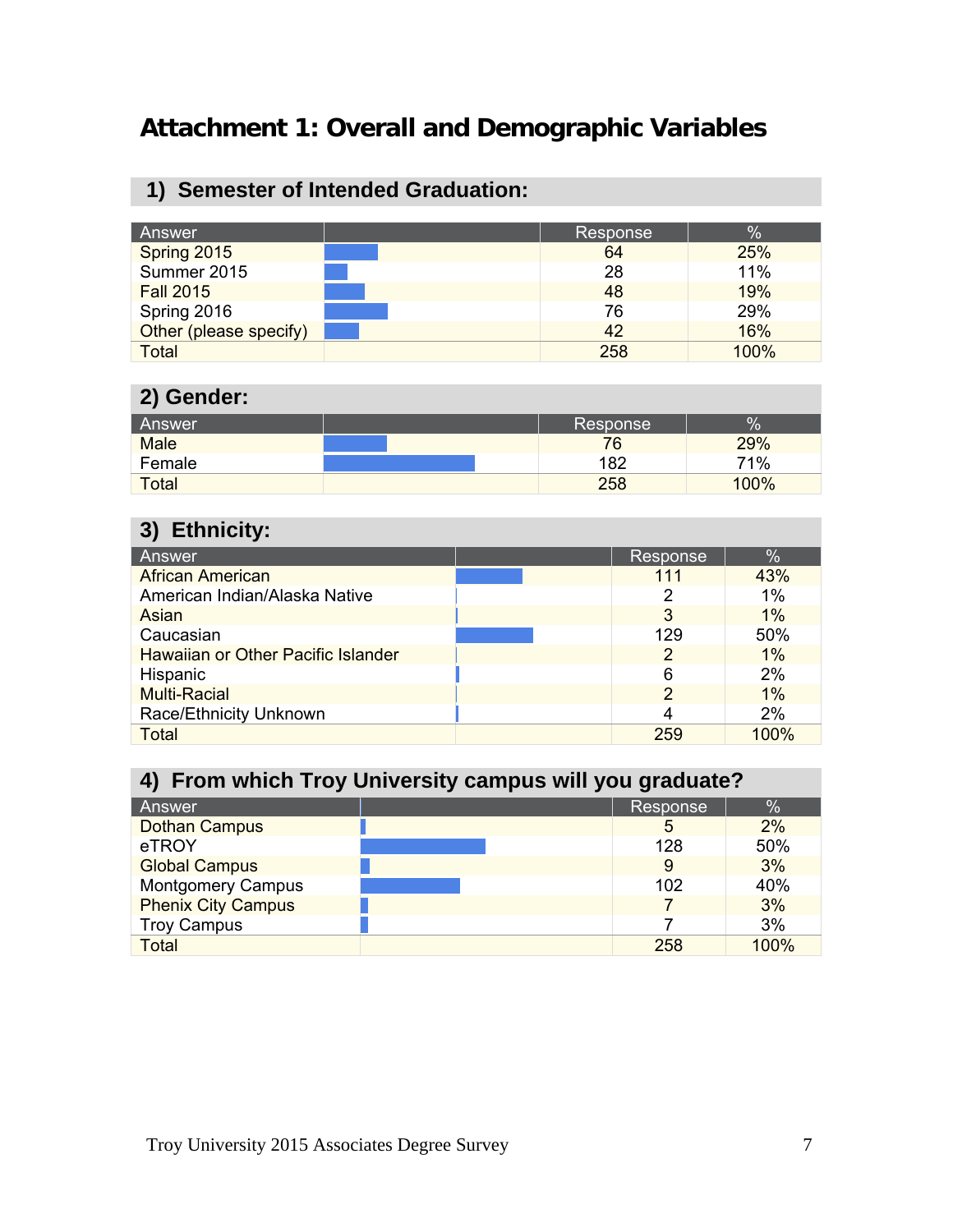# **You selected Global Campus, from which site did you file your intent to graduate?**

| Answer                | Response | $\%$ |
|-----------------------|----------|------|
| Albany, GA            |          | 11%  |
| Atlanta, GA           |          | 11%  |
| Brunswick, GA         |          | 44%  |
| Columbus, GA          |          | 11%  |
| Fort Walton Beach, FL |          | 11%  |
| San Antonio, TX       |          | 11%  |
| <b>Total</b>          | 9        | 100% |

| Answer                         | Response       | $\%$  |
|--------------------------------|----------------|-------|
| <b>Biology</b>                 |                | 0%    |
| <b>Business Administration</b> | 27             | 11%   |
| <b>Computer Science</b>        | 10             | 4%    |
| <b>Criminal Justice</b>        | 25             | 10%   |
| English                        | $\overline{2}$ | $1\%$ |
| <b>General Business</b>        | 33             | 13%   |
| <b>History</b>                 | 3              | $1\%$ |
| <b>Military Operations</b>     | 23             | 9%    |
| <b>Nursing</b>                 | 69             | 27%   |
| <b>Political Science</b>       | 2              | $1\%$ |
| Psychology                     | 35             | 14%   |
| Recreation                     | 2              | $1\%$ |
| <b>Social Science</b>          | 6              | 2%    |
| Sociology                      | 10             | 4%    |
| Other                          | 3              | $1\%$ |
| <b>Total</b>                   | 251            | 100%  |

| 6) When you first started at Troy University, you were a: |  |          |      |  |  |  |
|-----------------------------------------------------------|--|----------|------|--|--|--|
| Answer                                                    |  | Response | $\%$ |  |  |  |
| Dually-admitted student                                   |  | 12       | 5%   |  |  |  |
| Conditionally admitted<br>undergraduate student           |  | 67       | 27%  |  |  |  |
| Unconditionally admitted<br>undergraduate student         |  | 168      | 68%  |  |  |  |
| Total                                                     |  | 247      | 100% |  |  |  |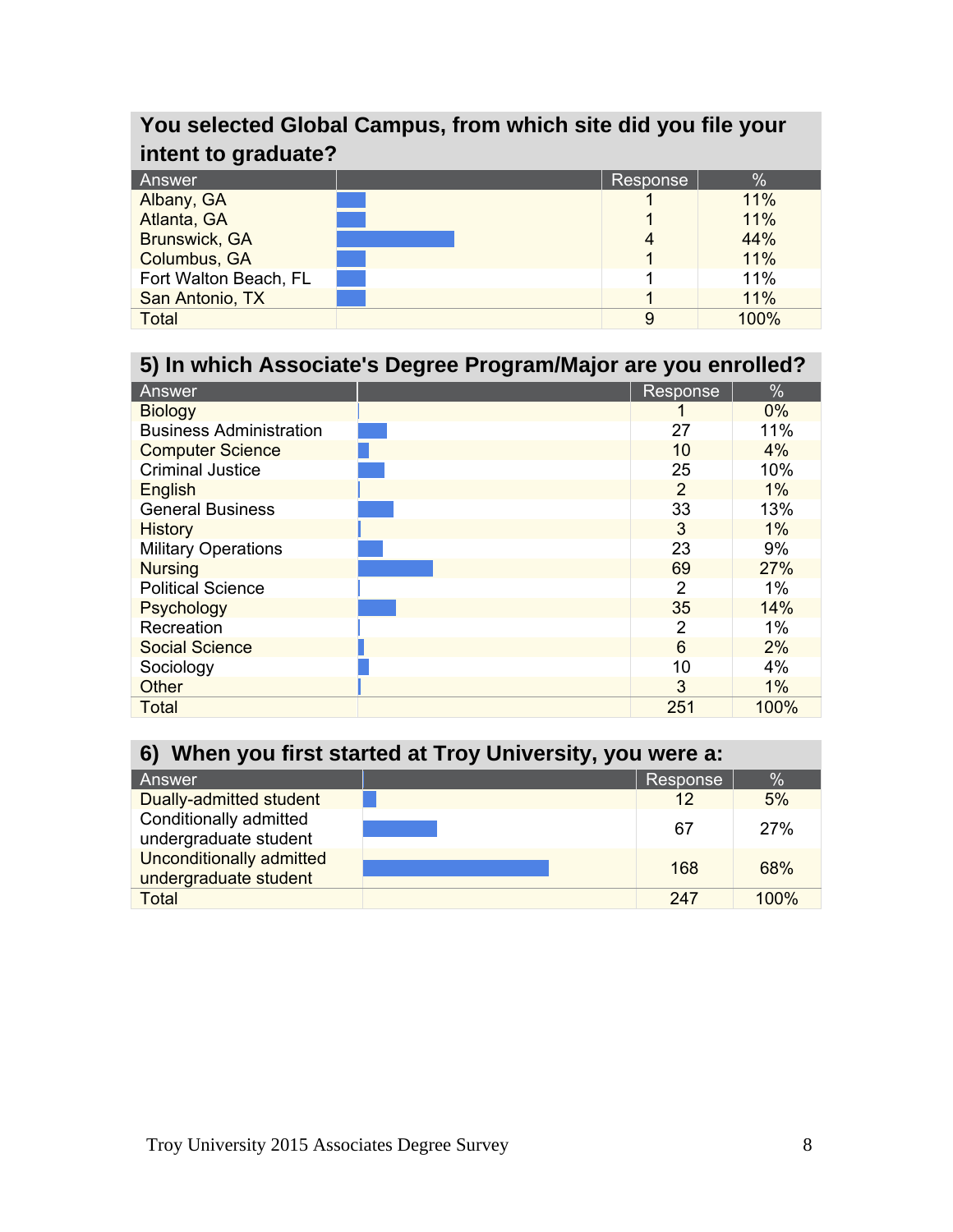# **7) How many credit hours did you transfer to Troy University from another college or university?**

| Answer                               | Response | $\%$ |
|--------------------------------------|----------|------|
| $1 - 15$                             | 57       | 22%  |
| $16 - 30$                            | 55       | 21%  |
| More than 30                         | 83       | 32%  |
| I did not transfer any credit hours. | 61       | 24%  |
| Total                                | 256      | 100% |

# **8) Have you taken any courses online or in any other Distance Learning format at Troy University?**

| Answer       | Response | 07<br>70 |
|--------------|----------|----------|
| Yes          | 203      | 80%      |
| No           | 50       | 20%      |
| <b>Total</b> | 253      | 100%     |

## **9) How long have you attended Troy University in pursuit of this Associate's Degree?**

| Answer               | Response        | %     |
|----------------------|-----------------|-------|
| 1 year               | 81              | 32%   |
| 2 years              | 71              | 28%   |
| 3 years              | 36              | 14%   |
| 4 years              | 30              | 12%   |
| 5 years              | 9               | 4%    |
| 6 years              | 7               | 3%    |
| 7 years              | 3               | 1%    |
| 8 years              | 5               | 2%    |
| 9 years              | $\mathbf 0$     | $0\%$ |
| 10 years             | 4               | 2%    |
| More than<br>10years | $6\phantom{1}6$ | 2%    |
| <b>Total</b>         | 252             | 100%  |

| 10) What is your overall GPA? |  |          |      |  |  |  |
|-------------------------------|--|----------|------|--|--|--|
| Answer                        |  | Response | %    |  |  |  |
| Less than 2.0                 |  | 3        | 1%   |  |  |  |
| 2.00-2.49                     |  | 35       | 14%  |  |  |  |
| 2.50-2.99                     |  | 95       | 37%  |  |  |  |
| 3.00-3.49                     |  | 85       | 33%  |  |  |  |
| $3.50 - 4.00$                 |  | 37       | 15%  |  |  |  |
| <b>Total</b>                  |  | 255      | 100% |  |  |  |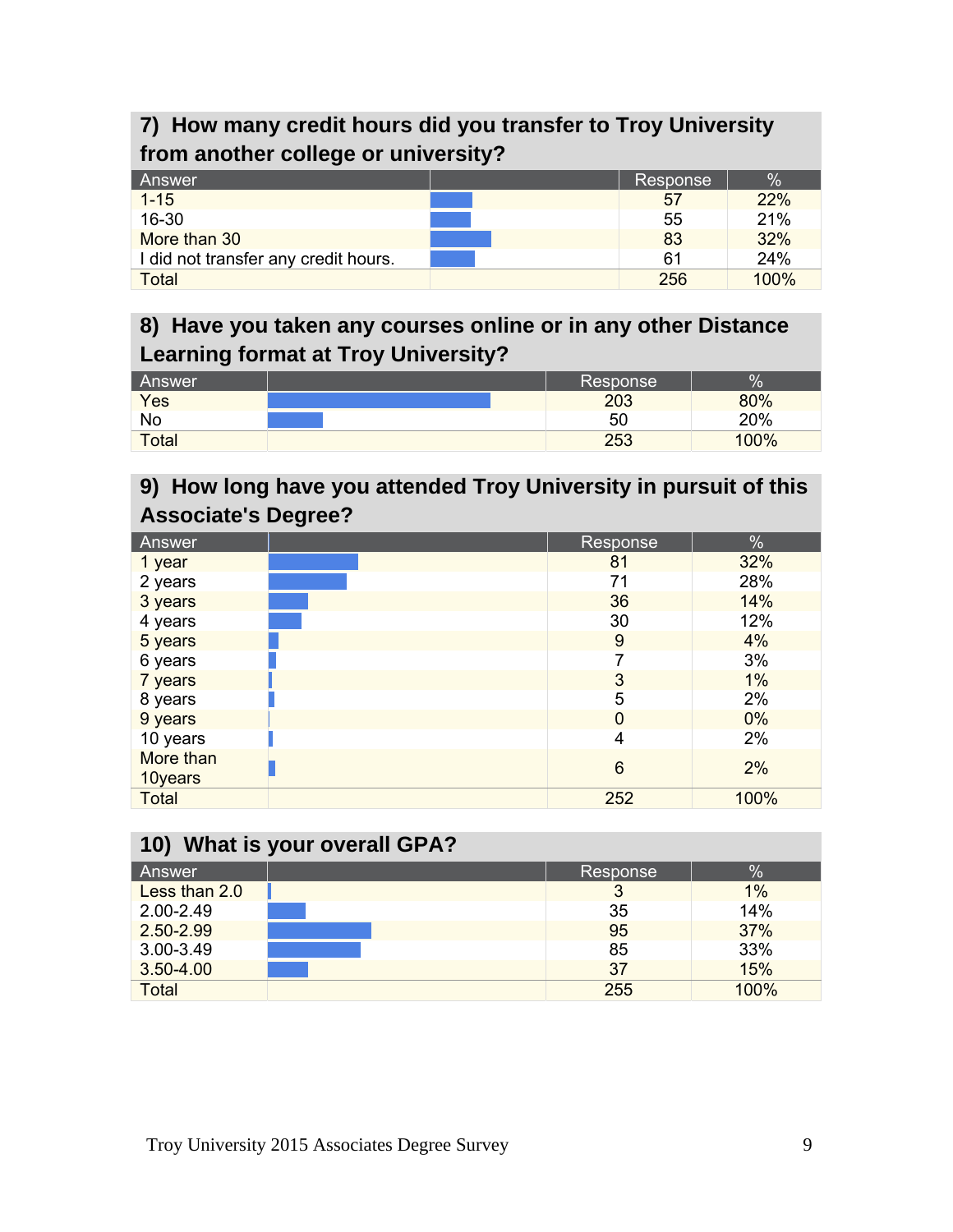## **11) What do you plan to do after you graduate?**

| Answer                                               | Response | $\frac{0}{0}$ |
|------------------------------------------------------|----------|---------------|
| Work in an area related to your major field of study | 86       | 34%           |
| Work in an area outside your major field of study    |          | 1%            |
| Continue working in the job that you have had        | 25       | 10%           |
| Continue your education                              | 123      | 48%           |
| <b>Undecided</b>                                     | 17       | 7%            |
| <b>Total</b>                                         | 254      | 100%          |

## **12) If you plan to continue your education, what is your ultimate goal?**

| Answer                         | Response | $\frac{0}{0}$ |
|--------------------------------|----------|---------------|
| A Bachelor's degree            | 125      | 51%           |
| A Master's degree              | 89       | 36%           |
| An Education Specialist degree |          | 0%            |
| A Professional degree          |          | 0%            |
| A Doctoral degree              | 31       | 13%           |
| <b>Total</b>                   | 247      | 100%          |

| 13) Are/were you employed while attending Troy University? |  |  |          |               |
|------------------------------------------------------------|--|--|----------|---------------|
| Answer                                                     |  |  | Response | $\frac{1}{2}$ |
| Yes                                                        |  |  | 200      | 79%           |
| No                                                         |  |  | 53       | 21%           |
| <b>Total</b>                                               |  |  | 253      | 100%          |

# **14) If you answered "Yes" to Question 13, how many hours do/did you usually work per week?**

| Answer        | Response       | %    |
|---------------|----------------|------|
| $1 - 9$ hours | $\overline{4}$ | 2%   |
| 10 - 19 hours | 22             | 11%  |
| 20 - 29 hours | 20             | 10%  |
| 30 - 39 hours | 23             | 11%  |
| 40 or more    | 133            | 66%  |
| hours         |                |      |
| Total         | 202            | 100% |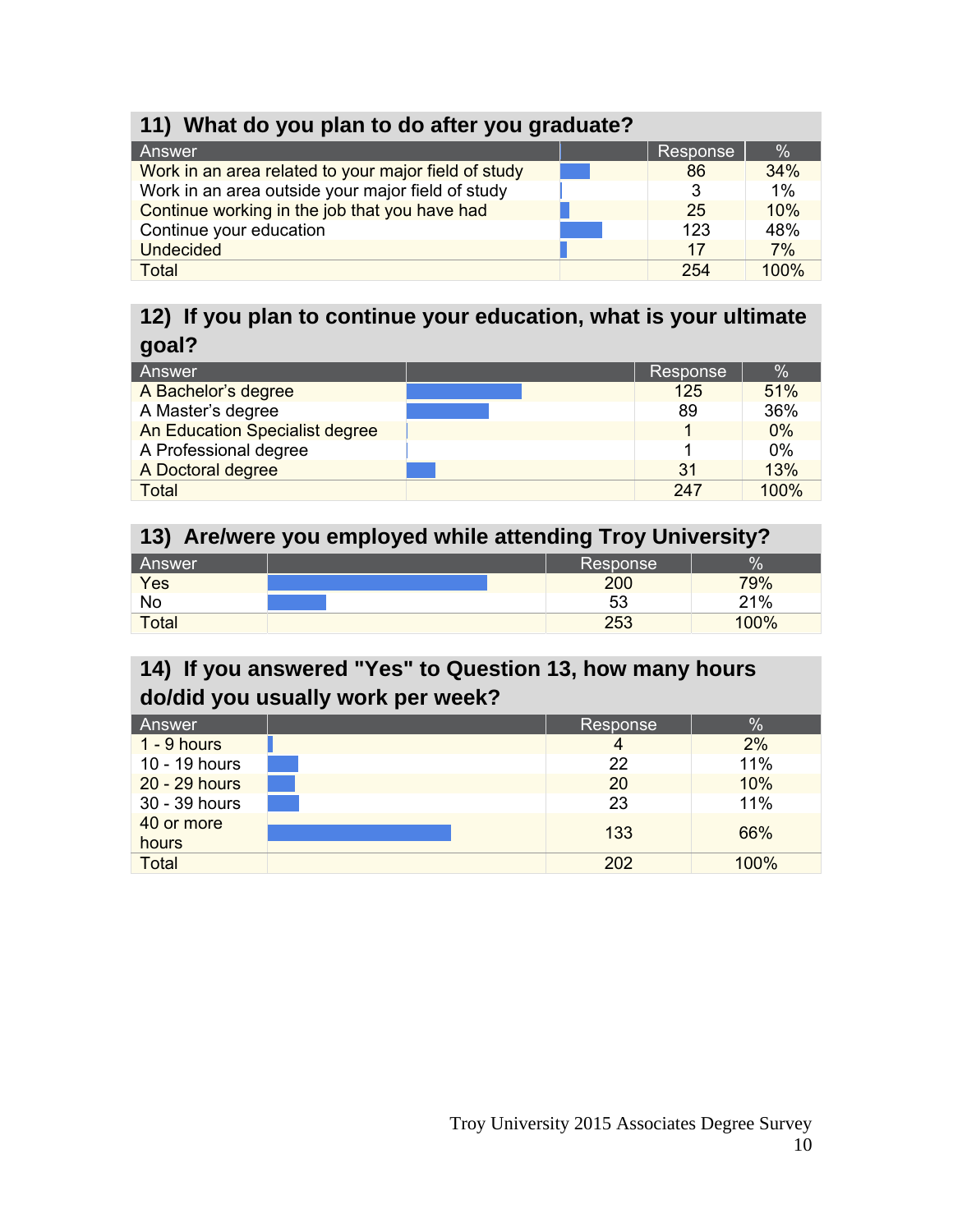## **15) What financial aid have you received at Troy University? (Choose as many as apply)**

| %<br>Response<br>Answer<br>7%<br>Scholarship/fellowship<br>18<br>Graduate assistantship<br>0%<br>0<br>38%<br>Grants<br>97<br>52%<br>133<br>Loans<br>2%<br>Work study<br>4<br><b>Tuition assistance</b><br>30%<br>75<br>3%<br>Third party pay<br>8<br>11%<br>27<br>None<br>Other (please specify)<br>9%<br>24 | - | . . |  |
|--------------------------------------------------------------------------------------------------------------------------------------------------------------------------------------------------------------------------------------------------------------------------------------------------------------|---|-----|--|
|                                                                                                                                                                                                                                                                                                              |   |     |  |
|                                                                                                                                                                                                                                                                                                              |   |     |  |
|                                                                                                                                                                                                                                                                                                              |   |     |  |
|                                                                                                                                                                                                                                                                                                              |   |     |  |
|                                                                                                                                                                                                                                                                                                              |   |     |  |
|                                                                                                                                                                                                                                                                                                              |   |     |  |
|                                                                                                                                                                                                                                                                                                              |   |     |  |
|                                                                                                                                                                                                                                                                                                              |   |     |  |
|                                                                                                                                                                                                                                                                                                              |   |     |  |
|                                                                                                                                                                                                                                                                                                              |   |     |  |

# **16) Please rate the following areas related to the education and academic support services at Troy University:**

| Question                                                | Excellent | Good  | Average | Fair | Poor | Total | Mean |
|---------------------------------------------------------|-----------|-------|---------|------|------|-------|------|
| Overall quality of your<br>academic program             | 45.4%     | 42.6% | 7.6%    | 2.8% | 1.6% | 251   | 4.3  |
| Academic advising                                       | 38.8%     | 38.4% | 10.8%   | 7.2% | 4.8% | 250   | 4.0  |
| <b>Faculty accessibility</b>                            | 44.0%     | 36.5% | 13.7%   | 4.1% | 1.7% | 241   | 4.2  |
| Instruction in major<br>courses                         | 39.2%     | 41.2% | 15.5%   | 2.9% | 1.2% | 245   | 4.1  |
| Instruction in general<br>education courses             | 36.3%     | 41.6% | 17.6%   | 2.9% | 1.6% | 245   | 4.1  |
| Faculty's use of<br>technologies to enhance<br>teaching | 37.2%     | 45.7% | 11.3%   | 2.4% | 3.2% | 247   | 4.1  |
| Course availability in your<br>major                    | 41.6%     | 35.5% | 13.5%   | 4.5% | 4.9% | 245   | 4.0  |
| Library                                                 | 40.6%     | 37.2% | 12.1%   | 7.2% | 2.9% | 207   | 4.1  |
| <b>Tutorial support</b>                                 | 31.6%     | 38.5% | 16.7%   | 6.3% | 6.9% | 174   | 3.8  |

## **17) Please provide your overall ratings of Troy University:**

| Question                                                                             | <b>Excellent</b> | Good  | Average | Fair | Poor | Total | Mean |
|--------------------------------------------------------------------------------------|------------------|-------|---------|------|------|-------|------|
| How would you rate Troy<br>University's preparation of<br>you for employment?        | 35.1%            | 39.6% | 15.5%   | 6.1% | 3.7% | 245   | 4.0  |
| How would you rate Troy<br>University's preparation of<br>you for further education? | 41.3%            | 41.3% | 11.6%   | 4.1% | 1.7% | 242   | 4.2  |
| What is your overall rating<br>of your college<br>experiences at TROY?               | 44.6%            | 37.6% | 12.4%   | 2.5% | 2.9% | 242   | 4.2  |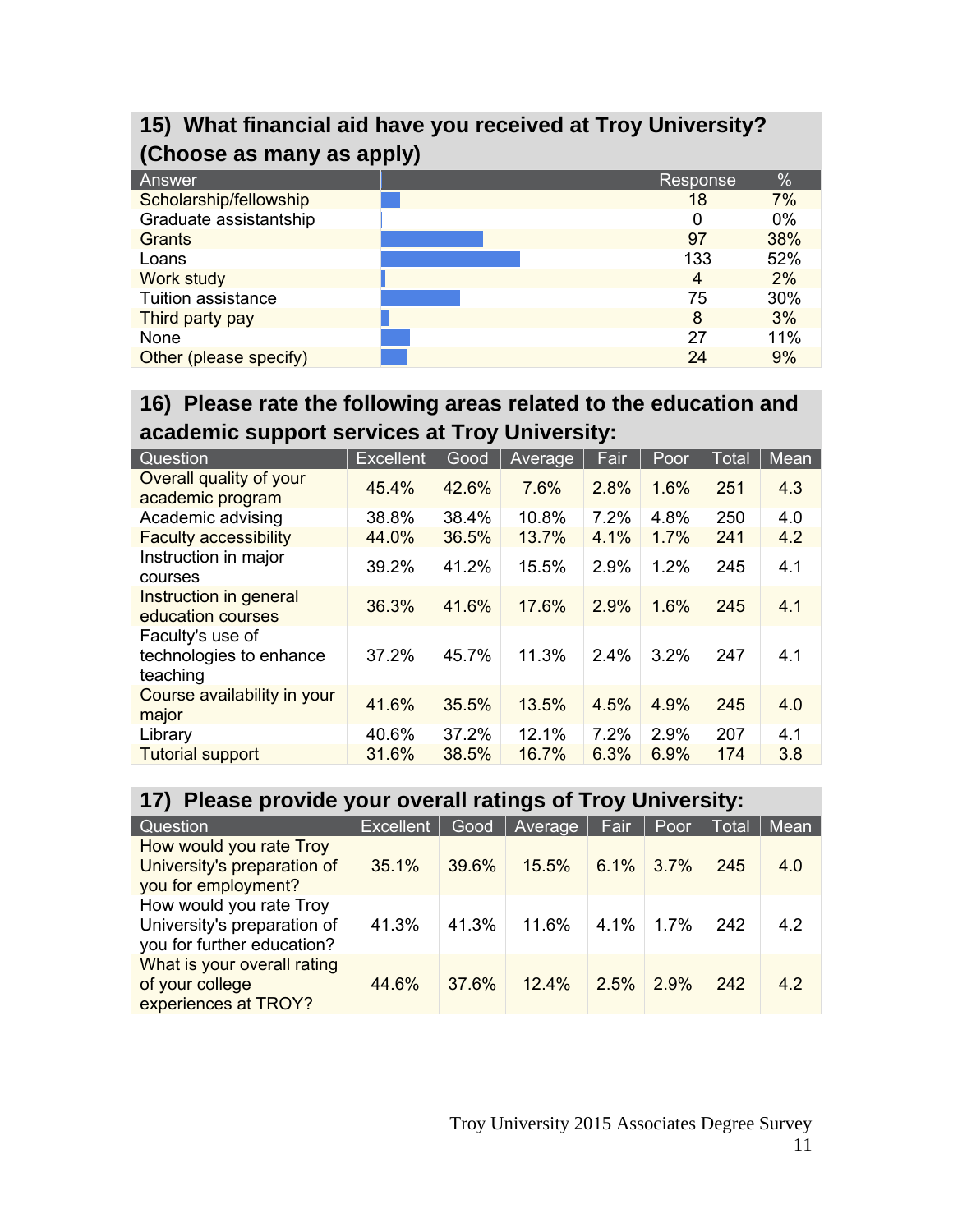# **18) If you were starting over, would you enroll in the same program?**

| Answer                | Response | %    |
|-----------------------|----------|------|
| <b>Definitely Yes</b> | 111      | 44%  |
| <b>Probably Yes</b>   | 96       | 38%  |
| <b>Probably Not</b>   | 39       | 16%  |
| Definitely Not        | 5        | 2%   |
| <b>Total</b>          | 251      | 100% |

# **19) If you could start college over, would you attend Troy University again?**

| Answer                | Response | %    |
|-----------------------|----------|------|
| <b>Definitely Yes</b> | 127      | 51%  |
| <b>Probably Yes</b>   | 93       | 37%  |
| <b>Probably Not</b>   | 19       | 8%   |
| Definitely Not        |          | 4%   |
| <b>Total</b>          | 250      | 100% |

## **20) Would you recommend your academic program to other students?**

| Answer                | Response | $\%$ |
|-----------------------|----------|------|
| <b>Definitely Yes</b> | 136      | 55%  |
| <b>Probably Yes</b>   | 88       | 35%  |
| <b>Probably Not</b>   | 18       | 7%   |
| Definitely Not        |          | 3%   |
| <b>Total</b>          | 249      | 100% |

# **21) Would you recommend Troy University to someone planning to go to college?**

| Answer                | Response | %    |
|-----------------------|----------|------|
| <b>Definitely Yes</b> | 145      | 58%  |
| <b>Probably Yes</b>   | 82       | 33%  |
| <b>Probably Not</b>   | 14       | 6%   |
| Definitely Not        |          | 3%   |
| Total                 | 249      | 100% |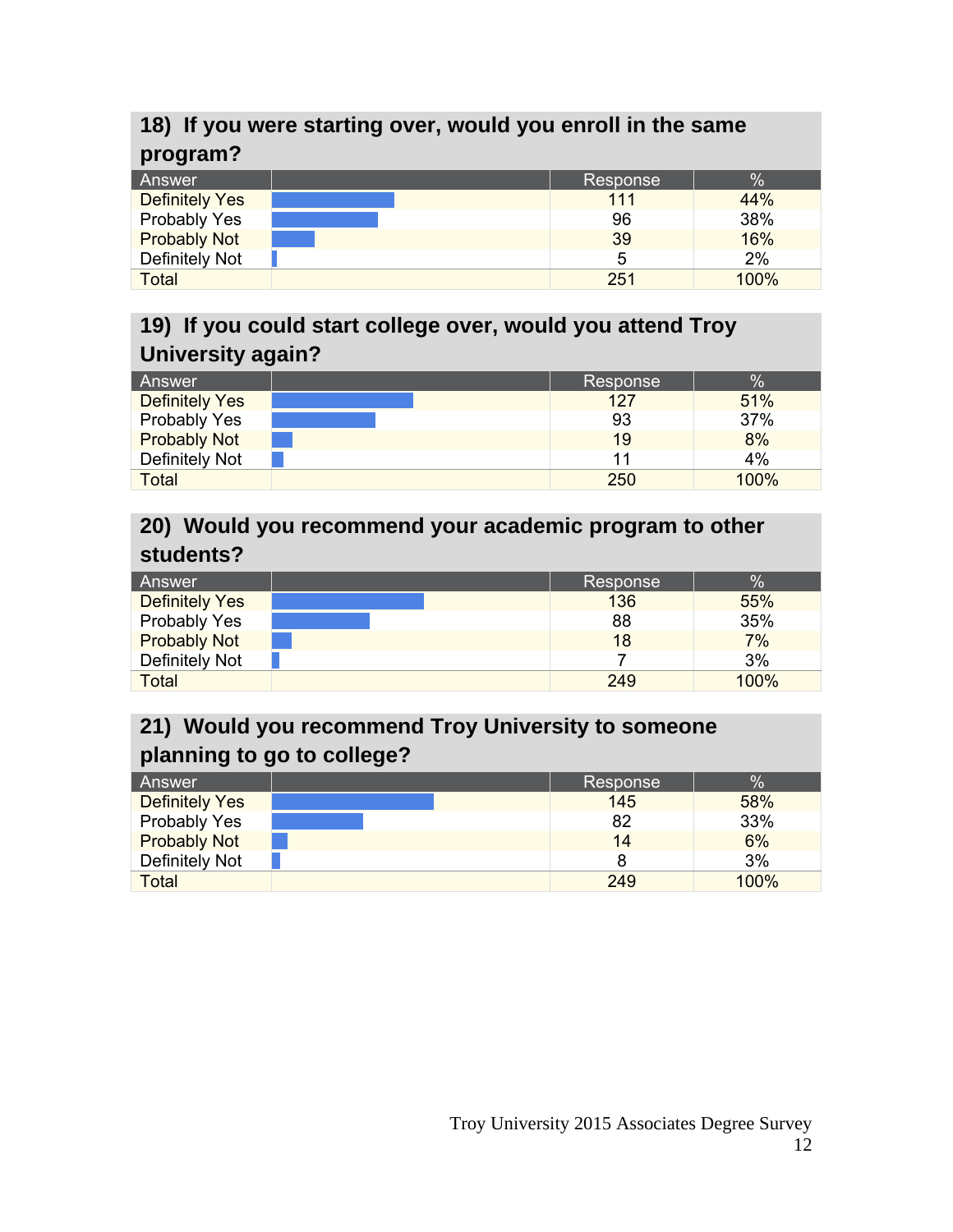# **Attachment 2: Analysis of Student Satisfaction by Demographic Variables**

Additional analysis was conducted to determine the level of student satisfaction across several demographic variables**.** 

## **Gender**

|                                              | Gender:        |             |        |               |        |  |  |  |
|----------------------------------------------|----------------|-------------|--------|---------------|--------|--|--|--|
| 2015 Associates Degree<br><b>Survey Data</b> |                | <b>Male</b> |        | <b>Female</b> |        |  |  |  |
|                                              |                | N           | $\%$   | N             | %      |  |  |  |
| Overall quality of your academic program     | Excellent/Good | 66          | 89.2%  | 154           | 87.5%  |  |  |  |
|                                              | Average        | 6           | 8.1%   | 13            | 7.4%   |  |  |  |
|                                              | Fair/Poor      | 2           | 2.7%   | 9             | 5.1%   |  |  |  |
|                                              | Total          | 74          | 100.0% | 176           | 100.0% |  |  |  |
| Academic advising                            | Excellent/Good | 66          | 89.2%  | 127           | 72.6%  |  |  |  |
|                                              | Average        | 1           | 1.4%   | 25            | 14.3%  |  |  |  |
|                                              | Fair/Poor      | 7           | 9.5%   | 23            | 13.1%  |  |  |  |
|                                              | Total          | 74          | 100.0% | 175           | 100.0% |  |  |  |
| Faculty accessibility                        | Excellent/Good | 62          | 89.9%  | 131           | 76.6%  |  |  |  |
|                                              | Average        | 4           | 5.8%   | 29            | 17.0%  |  |  |  |
|                                              | Fair/Poor      | 3           | 4.3%   | 11            | 6.4%   |  |  |  |
|                                              | Total          | 69          | 100.0% | 171           | 100.0% |  |  |  |
| Instruction in major courses                 | Excellent/Good | 62          | 88.6%  | 134           | 77.0%  |  |  |  |
|                                              | Average        | 7           | 10.0%  | 31            | 17.8%  |  |  |  |
|                                              | Fair/Poor      | 1           | 1.4%   | 9             | 5.2%   |  |  |  |
|                                              | Total          | 70          | 100.0% | 174           | 100.0% |  |  |  |
| Instruction in general education courses     | Excellent/Good | 64          | 86.5%  | 127           | 74.7%  |  |  |  |
|                                              | Average        | 6           | 8.1%   | 36            | 21.2%  |  |  |  |
|                                              | Fair/Poor      | 4           | 5.4%   | 7             | 4.1%   |  |  |  |
|                                              | Total          | 74          | 100.0% | 170           | 100.0% |  |  |  |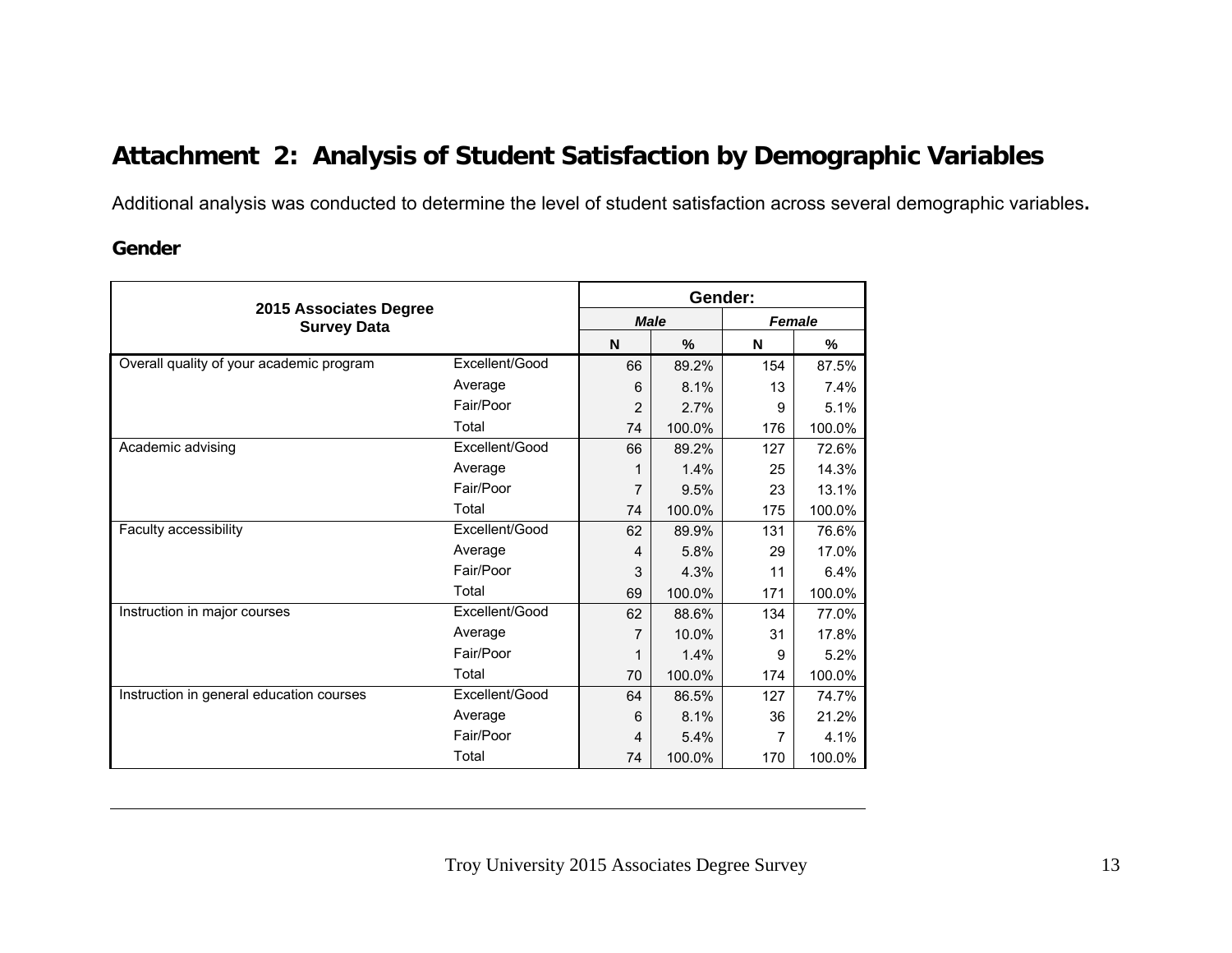| Faculty's use of technologies to enhance teaching | Excellent/Good | 65 | 89.0%   | 140 | 80.9%   |
|---------------------------------------------------|----------------|----|---------|-----|---------|
|                                                   | Average        | 4  | 5.5%    | 23  | 13.3%   |
|                                                   | Fair/Poor      | 4  | 5.5%    | 10  | 5.8%    |
|                                                   | Total          | 73 | 100.0%  | 173 | 100.0%  |
| Course availability in your major                 | Excellent/Good | 63 | 88.7%   | 125 | 72.3%   |
|                                                   | Average        | 5  | $7.0\%$ | 28  | 16.2%   |
|                                                   | Fair/Poor      | 3  | 4.2%    | 20  | 11.6%   |
|                                                   | Total          | 71 | 100.0%  | 173 | 100.0%  |
| Library                                           | Excellent/Good | 45 | 83.3%   | 116 | 76.3%   |
|                                                   | Average        | 2  | 3.7%    | 22  | 14.5%   |
|                                                   | Fair/Poor      | 7  | 13.0%   | 14  | $9.2\%$ |
|                                                   | Total          | 54 | 100.0%  | 152 | 100.0%  |
| <b>Tutorial support</b>                           | Excellent/Good | 45 | 83.3%   | 77  | 64.7%   |
|                                                   | Average        | 4  | $7.4\%$ | 25  | 21.0%   |
|                                                   | Fair/Poor      | 5  | 9.3%    | 17  | 14.3%   |
|                                                   | Total          | 54 | 100.0%  | 119 | 100.0%  |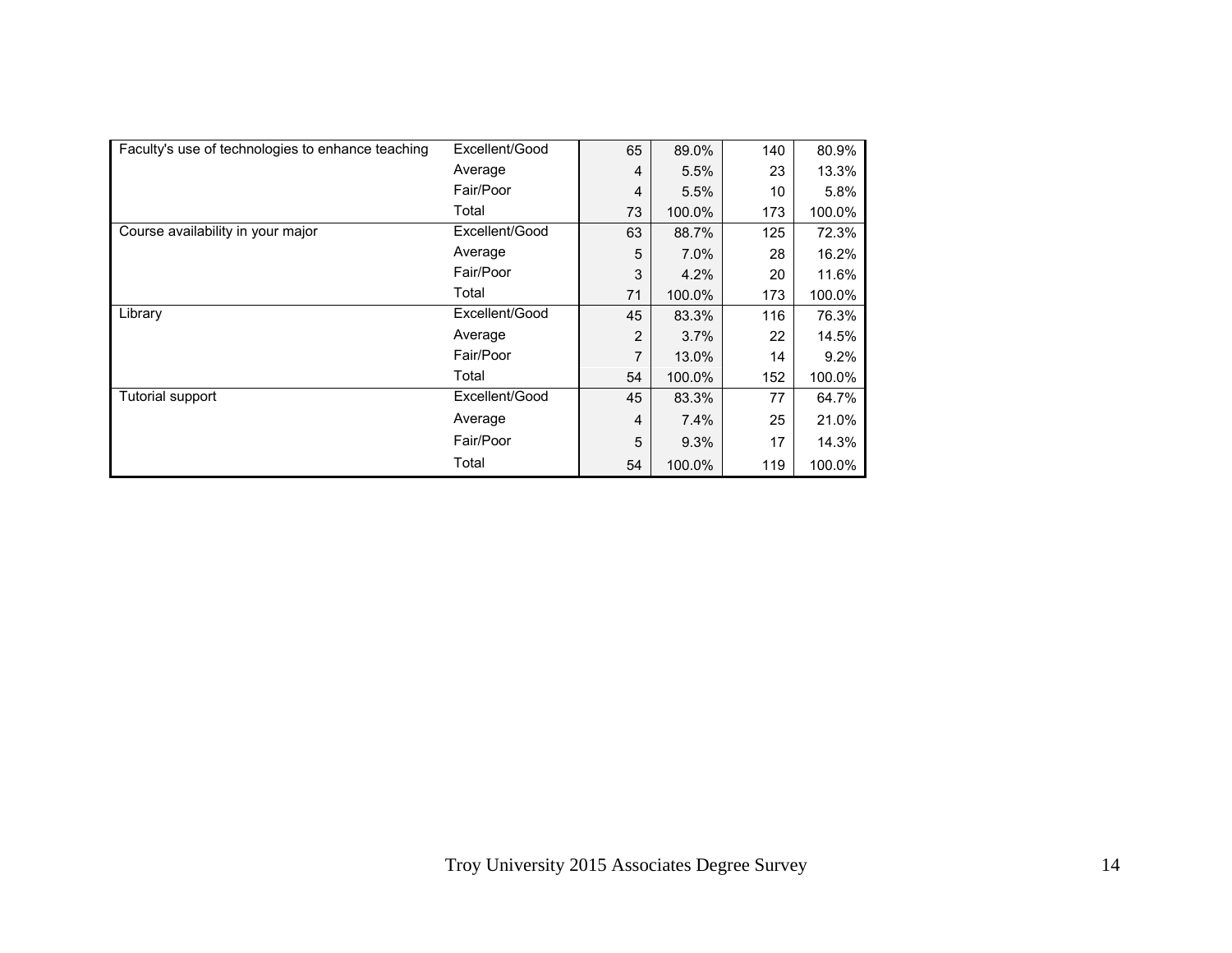# **Ethnicity**

|                      |                                              | <b>Ethnicity:</b>                 |        |                                                   |        |                |        |     |           |                |                                                                         |                         |                 |                |                         |                                         |         |
|----------------------|----------------------------------------------|-----------------------------------|--------|---------------------------------------------------|--------|----------------|--------|-----|-----------|----------------|-------------------------------------------------------------------------|-------------------------|-----------------|----------------|-------------------------|-----------------------------------------|---------|
|                      | 2015 Associates Degree<br><b>Survey Data</b> | <b>African</b><br><b>American</b> |        | <b>American</b><br>Indian/Alaska<br><b>Native</b> |        | Asian          |        |     | Caucasian |                | <b>Hawaiian or</b><br><b>Other</b><br><b>Pacific</b><br><b>Islander</b> |                         | <b>Hispanic</b> |                | Multi-<br><b>Racial</b> | <b>Race/Ethnicity</b><br><b>Unknown</b> |         |
|                      |                                              | N                                 | %      | N                                                 | %      | N              | %      | N   | %         | N              | %                                                                       | N                       | %               | N              | %                       | N                                       | %       |
| Overall quality      | Excellent/Good                               | 97                                | 89.8%  | $\overline{2}$                                    | 100.0% | 3              | 100.0% | 107 | 86.3%     | $\overline{2}$ | 100.0%                                                                  | $\overline{\mathbf{4}}$ | 66.7%           | $\overline{2}$ | 100.0%                  | 4                                       | 100.0%  |
| of your<br>academic  | Average                                      | 8                                 | 7.4%   | $\mathbf{0}$                                      | 0.0%   | $\Omega$       | 0.0%   | 9   | 7.3%      | 0              | 0.0%                                                                    | $\overline{2}$          | 33.3%           | 0              | $0.0\%$                 | 0                                       | $0.0\%$ |
| program              | Fair/Poor                                    | 3                                 | 2.8%   | 0                                                 | 0.0%   | $\mathbf 0$    | 0.0%   | 8   | 6.5%      | 0              | 0.0%                                                                    | $\Omega$                | 0.0%            | 0              | 0.0%                    | 0                                       | 0.0%    |
|                      | Total                                        | 108                               | 100.0% | $\overline{c}$                                    | 100.0% | 3              | 100.0% | 124 | 100.0%    | 2              | 100.0%                                                                  | 6                       | 100.0%          | 2              | 100.0%                  | 4                                       | 100.0%  |
| Academic             | Excellent/Good                               | 80                                | 74.1%  | $\overline{2}$                                    | 100.0% | 3              | 100.0% | 97  | 78.9%     | $\overline{2}$ | 100.0%                                                                  | 4                       | 66.7%           | $\overline{2}$ | 100.0%                  | 3                                       | 75.0%   |
| advising             | Average                                      | 15                                | 13.9%  | 0                                                 | 0.0%   | $\mathbf 0$    | 0.0%   | 11  | 8.9%      | 0              | 0.0%                                                                    | $\mathbf{1}$            | 16.7%           | $\mathbf{0}$   | 0.0%                    | 0                                       | 0.0%    |
|                      | Fair/Poor                                    | 13                                | 12.0%  | 0                                                 | 0.0%   | 0              | 0.0%   | 15  | 12.2%     | 0              | 0.0%                                                                    | 1                       | 16.7%           | 0              | $0.0\%$                 | $\mathbf{1}$                            | 25.0%   |
|                      | Total                                        | 108                               | 100.0% | $\overline{2}$                                    | 100.0% | 3              | 100.0% | 123 | 100.0%    | 2              | 100.0%                                                                  | 6                       | 100.0%          | $\overline{2}$ | 100.0%                  | 4                                       | 100.0%  |
| Faculty              | Excellent/Good                               | 83                                | 82.2%  | $\overline{2}$                                    | 100.0% | $\overline{2}$ | 66.7%  | 96  | 78.7%     | $\overline{2}$ | 100.0%                                                                  | 4                       | 66.7%           | $\overline{2}$ | 100.0%                  | 3                                       | 100.0%  |
| accessibility        | Average                                      | 12                                | 11.9%  | 0                                                 | 0.0%   | $\mathbf 1$    | 33.3%  | 18  | 14.8%     | 0              | 0.0%                                                                    | $\overline{2}$          | 33.3%           | 0              | 0.0%                    | 0                                       | 0.0%    |
|                      | Fair/Poor                                    | 6                                 | 5.9%   | 0                                                 | 0.0%   | $\mathbf 0$    | 0.0%   | 8   | 6.6%      | 0              | 0.0%                                                                    | $\Omega$                | 0.0%            | 0              | 0.0%                    | 0                                       | 0.0%    |
|                      | Total                                        | 101                               | 100.0% | $\overline{c}$                                    | 100.0% | 3              | 100.0% | 122 | 100.0%    | 2              | 100.0%                                                                  | 6                       | 100.0%          | $\overline{2}$ | 100.0%                  | 3                                       | 100.0%  |
| Instruction in       | Excellent/Good                               | 84                                | 80.8%  | $\overline{2}$                                    | 100.0% | 3              | 100.0% | 99  | 81.1%     | $\overline{2}$ | 100.0%                                                                  | 3                       | 50.0%           | $\overline{2}$ | 100.0%                  | 2                                       | 50.0%   |
| major courses        | Average                                      | 18                                | 17.3%  | 0                                                 | 0.0%   | $\mathbf 0$    | 0.0%   | 17  | 13.9%     | 0              | 0.0%                                                                    | $\overline{2}$          | 33.3%           | 0              | 0.0%                    | 1                                       | 25.0%   |
|                      | Fair/Poor                                    | $\overline{2}$                    | 1.9%   | 0                                                 | 0.0%   | $\Omega$       | 0.0%   | 6   | 4.9%      | 0              | 0.0%                                                                    | 1                       | 16.7%           | 0              | 0.0%                    | 1                                       | 25.0%   |
|                      | Total                                        | 104                               | 100.0% | $\overline{2}$                                    | 100.0% | 3              | 100.0% | 122 | 100.0%    | 2              | 100.0%                                                                  | 6                       | 100.0%          | $\overline{2}$ | 100.0%                  | 4                                       | 100.0%  |
| Instruction in       | Excellent/Good                               | 85                                | 80.2%  | $\overline{2}$                                    | 100.0% | 3              | 100.0% | 91  | 75.8%     | $\overline{2}$ | 100.0%                                                                  | 3                       | 50.0%           | $\overline{2}$ | 100.0%                  | 3                                       | 75.0%   |
| general<br>education | Average                                      | 18                                | 17.0%  | $\mathbf{0}$                                      | 0.0%   | $\Omega$       | 0.0%   | 22  | 18.3%     | 0              | 0.0%                                                                    | $\overline{2}$          | 33.3%           | 0              | 0.0%                    | $\mathbf 1$                             | 25.0%   |
| courses              | Fair/Poor                                    | 3                                 | 2.8%   | 0                                                 | 0.0%   | $\mathbf 0$    | 0.0%   | 7   | 5.8%      | 0              | 0.0%                                                                    | $\mathbf{1}$            | 16.7%           | 0              | 0.0%                    | 0                                       | 0.0%    |
|                      | Total                                        | 106                               | 100.0% | $\overline{2}$                                    | 100.0% | 3              | 100.0% | 120 | 100.0%    | $\overline{2}$ | 100.0%                                                                  | 6                       | 100.0%          | $\overline{2}$ | 100.0%                  | 4                                       | 100.0%  |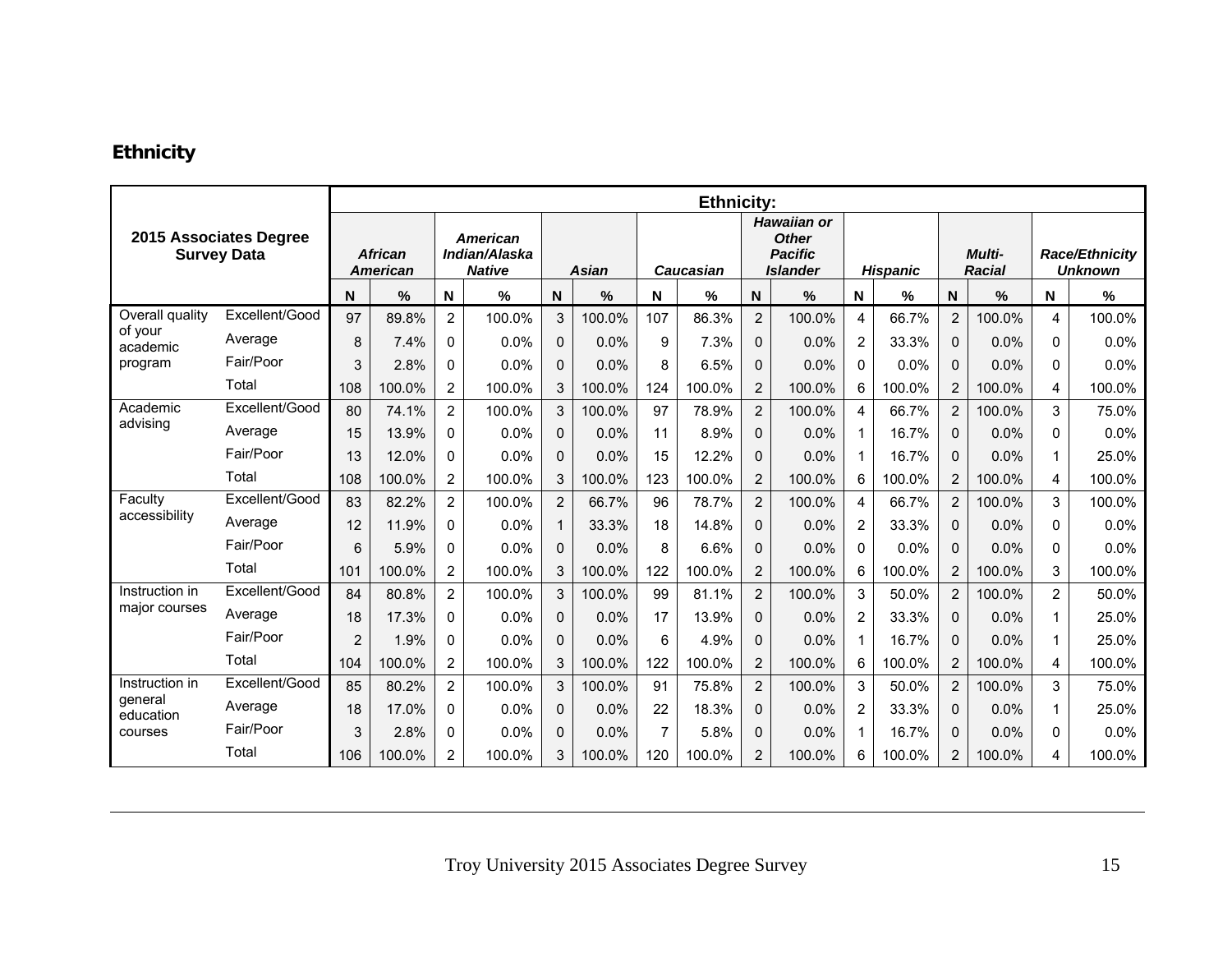| Faculty's use                 | Excellent/Good | 89  | 84.8%  |                | 50.0%   | 3              | 100.0%  | 100 | 81.3%  | $\overline{2}$ | 100.0%  | 4              | 66.7%   | $\overline{2}$ | 100.0%  | 4              | 100.0%  |
|-------------------------------|----------------|-----|--------|----------------|---------|----------------|---------|-----|--------|----------------|---------|----------------|---------|----------------|---------|----------------|---------|
| οf<br>technologies            | Average        | 11  | 10.5%  |                | 50.0%   | $\Omega$       | $0.0\%$ | 16  | 13.0%  | 0              | $0.0\%$ | $\Omega$       | $0.0\%$ | $\Omega$       | $0.0\%$ | $\Omega$       | 0.0%    |
| to enhance                    | Fair/Poor      | 5   | 4.8%   | 0              | $0.0\%$ | $\Omega$       | 0.0%    | 7   | 5.7%   | 0              | 0.0%    | $\overline{2}$ | 33.3%   | 0              | $0.0\%$ | $\Omega$       | $0.0\%$ |
| teaching                      | Total          | 105 | 100.0% | 2              | 100.0%  | 3              | 100.0%  | 123 | 100.0% | $\overline{2}$ | 100.0%  | 6              | 100.0%  | $\overline{2}$ | 100.0%  | 4              | 100.0%  |
| Course                        | Excellent/Good | 79  | 76.0%  | $\overline{2}$ | 100.0%  | $\overline{2}$ | 66.7%   | 94  | 77.0%  | $\overline{2}$ | 100.0%  | 4              | 66.7%   | $\overline{2}$ | 100.0%  | 4              | 100.0%  |
| availability in<br>your major | Average        | 17  | 16.3%  | $\mathbf{0}$   | $0.0\%$ | $\Omega$       | 0.0%    | 16  | 13.1%  | 0              | 0.0%    | $\Omega$       | $0.0\%$ | $\Omega$       | $0.0\%$ | $\Omega$       | 0.0%    |
|                               | Fair/Poor      | 8   | 7.7%   | 0              | $0.0\%$ |                | 33.3%   | 12  | 9.8%   | 0              | 0.0%    | $\overline{2}$ | 33.3%   | 0              | $0.0\%$ | $\mathbf 0$    | 0.0%    |
|                               | Total          | 104 | 100.0% | 2              | 100.0%  | 3              | 100.0%  | 122 | 100.0% | $\overline{2}$ | 100.0%  | 6              | 100.0%  | $\overline{2}$ | 100.0%  | 4              | 100.0%  |
| ∟ibrary                       | Excellent/Good | 68  | 73.9%  |                | 50.0%   | $\overline{2}$ | 100.0%  | 82  | 81.2%  | $\overline{2}$ | 100.0%  | 3              | 60.0%   |                | 100.0%  | $\overline{2}$ | 100.0%  |
|                               | Average        | 16  | 17.4%  | $\mathbf{0}$   | $0.0\%$ | $\Omega$       | 0.0%    | 8   | 7.9%   | 0              | 0.0%    | 1              | 20.0%   | 0              | $0.0\%$ | $\mathbf 0$    | $0.0\%$ |
|                               | Fair/Poor      | 8   | 8.7%   |                | 50.0%   | $\mathbf{0}$   | 0.0%    | 11  | 10.9%  | 0              | $0.0\%$ | 1              | 20.0%   | 0              | $0.0\%$ | $\Omega$       | $0.0\%$ |
|                               | Total          | 92  | 100.0% | $\overline{2}$ | 100.0%  | $\overline{2}$ | 100.0%  | 101 | 100.0% | $\overline{2}$ | 100.0%  | 5              | 100.0%  |                | 100.0%  | $\overline{2}$ | 100.0%  |
| Tutorial                      | Excellent/Good | 51  | 65.4%  | 0              | $0.0\%$ |                | 100.0%  | 63  | 75.9%  | $\overline{2}$ | 100.0%  | 3              | 60.0%   |                | 100.0%  |                | 50.0%   |
| support                       | Average        | 15  | 19.2%  | $\mathbf{0}$   | $0.0\%$ | $\Omega$       | 0.0%    | 12  | 14.5%  | 0              | $0.0\%$ | 1              | 20.0%   | 0              | $0.0\%$ |                | 50.0%   |
|                               | Fair/Poor      | 12  | 15.4%  | 2              | 100.0%  | $\Omega$       | $0.0\%$ | 8   | 9.6%   |                | 0.0%    | 1              | 20.0%   | 0              | 0.0%    | $\mathbf 0$    | $0.0\%$ |
|                               | Total          | 78  | 100.0% | $\overline{2}$ | 100.0%  |                | 100.0%  | 83  | 100.0% | $\overline{2}$ | 100.0%  | 5              | 100.0%  |                | 100.0%  | $\overline{2}$ | 100.0%  |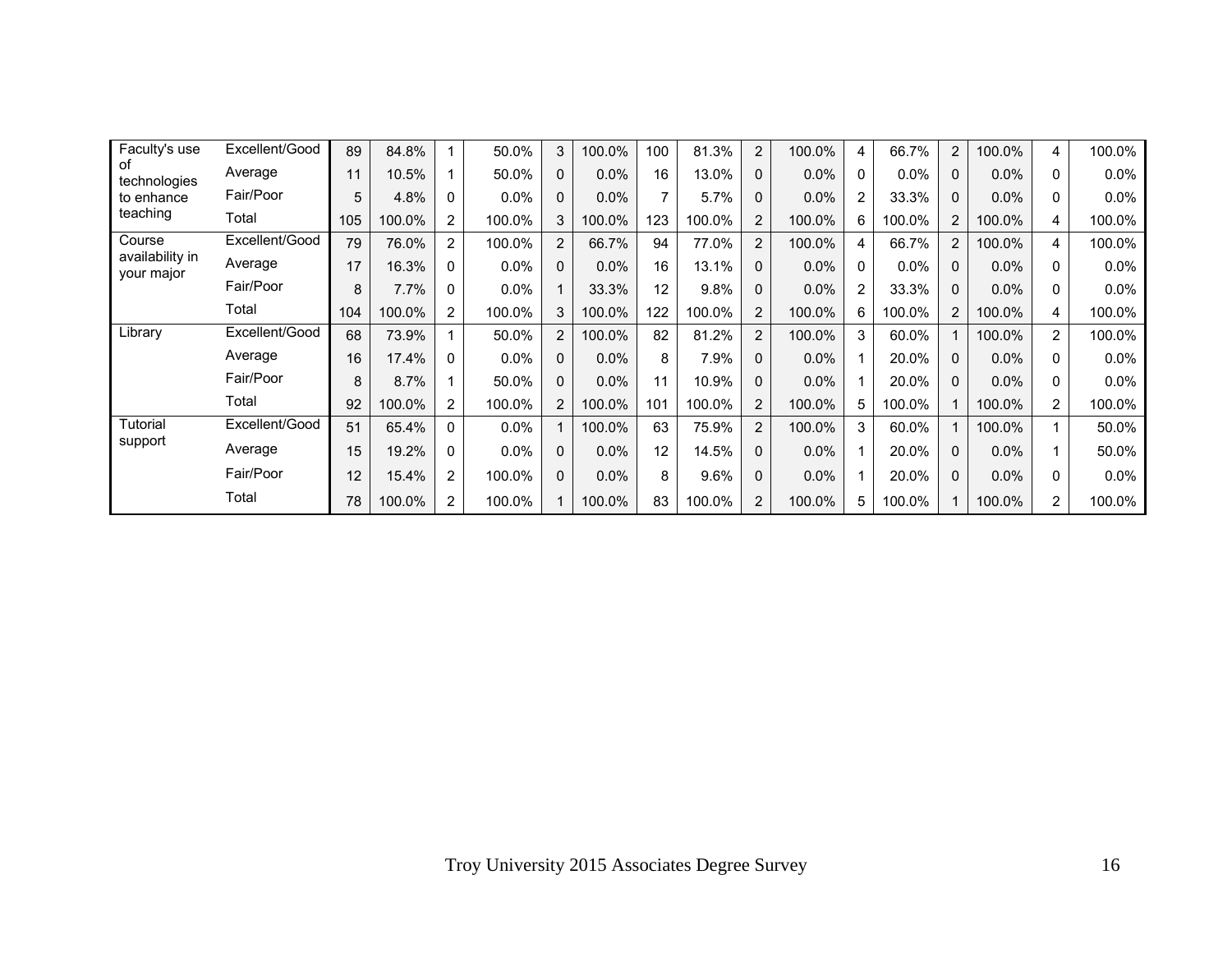# **Campus**

|                                              |                |                |               |                                    |        |                | Campus:                 |                                     |        |                              |        |                                |        |
|----------------------------------------------|----------------|----------------|---------------|------------------------------------|--------|----------------|-------------------------|-------------------------------------|--------|------------------------------|--------|--------------------------------|--------|
| 2015 Associates Degree<br><b>Survey Data</b> |                | eTROY          |               | <b>Montgomery</b><br><b>Campus</b> |        |                | Global<br><b>Campus</b> | <b>Phenix City</b><br><b>Campus</b> |        | <b>Troy</b><br><b>Campus</b> |        | <b>Dothan</b><br><b>Campus</b> |        |
|                                              |                | N              | $\frac{0}{0}$ | N                                  | $\%$   | N              | $\frac{9}{6}$           | N                                   | %      | N                            | $\%$   | N                              | %      |
| Overall quality of your                      | Excellent/Good | 114            | 91.9%         | 84                                 | 85.7%  | 8              | 88.9%                   | 6                                   | 85.7%  | 5                            | 71.4%  | 3                              | 60.0%  |
| academic program                             | Average        | $\overline{7}$ | 5.6%          | 9                                  | 9.2%   | $\mathbf 1$    | 11.1%                   | 1                                   | 14.3%  | $\mathbf{1}$                 | 14.3%  | $\mathbf{0}$                   | 0.0%   |
|                                              | Fair/Poor      | 3              | 2.4%          | 5                                  | 5.1%   | $\Omega$       | 0.0%                    | $\Omega$                            | 0.0%   | $\mathbf{1}$                 | 14.3%  | 2                              | 40.0%  |
|                                              | Total          | 124            | 100.0%        | 98                                 | 100.0% | 9              | 100.0%                  | $\overline{7}$                      | 100.0% | $\overline{7}$               | 100.0% | 5                              | 100.0% |
| Academic advising                            | Excellent/Good | 105            | 84.7%         | 72                                 | 73.5%  | 6              | 75.0%                   | 4                                   | 57.1%  | $\overline{4}$               | 57.1%  | $\overline{2}$                 | 40.0%  |
|                                              | Average        | 11             | 8.9%          | 12                                 | 12.2%  | $\mathbf{1}$   | 12.5%                   | 1                                   | 14.3%  | $\Omega$                     | 0.0%   | $\mathbf{1}$                   | 20.0%  |
|                                              | Fair/Poor      | 8              | 6.5%          | 14                                 | 14.3%  | $\mathbf{1}$   | 12.5%                   | $\overline{2}$                      | 28.6%  | 3                            | 42.9%  | $\overline{2}$                 | 40.0%  |
|                                              | Total          | 124            | 100.0%        | 98                                 | 100.0% | 8              | 100.0%                  | 7                                   | 100.0% | 7                            | 100.0% | 5                              | 100.0% |
| Faculty accessibility                        | Excellent/Good | 97             | 84.3%         | 79                                 | 80.6%  | $\overline{7}$ | 87.5%                   | 4                                   | 57.1%  | $\overline{4}$               | 57.1%  | 3                              | 60.0%  |
|                                              | Average        | 14             | 12.2%         | 13                                 | 13.3%  | $\mathbf{1}$   | 12.5%                   | 3                                   | 42.9%  | $\Omega$                     | 0.0%   | 1                              | 20.0%  |
|                                              | Fair/Poor      | 4              | 3.5%          | 6                                  | 6.1%   | $\Omega$       | 0.0%                    | 0                                   | 0.0%   | 3                            | 42.9%  | $\mathbf{1}$                   | 20.0%  |
|                                              | Total          | 115            | 100.0%        | 98                                 | 100.0% | 8              | 100.0%                  | $\overline{7}$                      | 100.0% | $\overline{7}$               | 100.0% | 5                              | 100.0% |
| Instruction in major                         | Excellent/Good | 96             | 81.4%         | 80                                 | 81.6%  | 8              | 88.9%                   | 4                                   | 57.1%  | 4                            | 57.1%  | 4                              | 80.0%  |
| courses                                      | Average        | 19             | 16.1%         | 13                                 | 13.3%  | $\mathbf{1}$   | 11.1%                   | 3                                   | 42.9%  | $\overline{2}$               | 28.6%  | $\mathbf{0}$                   | 0.0%   |
|                                              | Fair/Poor      | 3              | 2.5%          | 5                                  | 5.1%   | $\Omega$       | 0.0%                    | $\Omega$                            | 0.0%   | $\mathbf{1}$                 | 14.3%  | 1                              | 20.0%  |
|                                              | Total          | 118            | 100.0%        | 98                                 | 100.0% | 9              | 100.0%                  | $\overline{7}$                      | 100.0% | $\overline{7}$               | 100.0% | 5                              | 100.0% |
| Instruction in general                       | Excellent/Good | 99             | 81.1%         | 72                                 | 76.6%  | 8              | 88.9%                   | 4                                   | 57.1%  | $\overline{4}$               | 57.1%  | 3                              | 60.0%  |
| education courses                            | Average        | 19             | 15.6%         | 19                                 | 20.2%  | $\mathbf{1}$   | 11.1%                   | 3                                   | 42.9%  | 1                            | 14.3%  | 0                              | 0.0%   |
|                                              | Fair/Poor      | 4              | 3.3%          | 3                                  | 3.2%   | $\mathbf{0}$   | 0.0%                    | 0                                   | 0.0%   | $\overline{2}$               | 28.6%  | $\overline{2}$                 | 40.0%  |
|                                              | Total          | 122            | 100.0%        | 94                                 | 100.0% | 9              | 100.0%                  | 7                                   | 100.0% | $\overline{7}$               | 100.0% | 5                              | 100.0% |
| Faculty's use of                             | Excellent/Good | 105            | 86.8%         | 79                                 | 80.6%  | 8              | 100.0%                  | 5                                   | 71.4%  | $\overline{4}$               | 57.1%  | 3                              | 60.0%  |
| technologies to enhance                      | Average        | 11             | 9.1%          | 13                                 | 13.3%  | 0              | 0.0%                    | $\overline{2}$                      | 28.6%  | $\overline{2}$               | 28.6%  | $\mathbf{0}$                   | 0.0%   |
| teaching                                     | Fair/Poor      | 5              | 4.1%          | 6                                  | 6.1%   | $\Omega$       | 0.0%                    | 0                                   | 0.0%   | 1                            | 14.3%  | $\overline{2}$                 | 40.0%  |
|                                              | Total          | 121            | 100.0%        | 98                                 | 100.0% | 8              | 100.0%                  | $\overline{7}$                      | 100.0% | $\overline{7}$               | 100.0% | 5                              | 100.0% |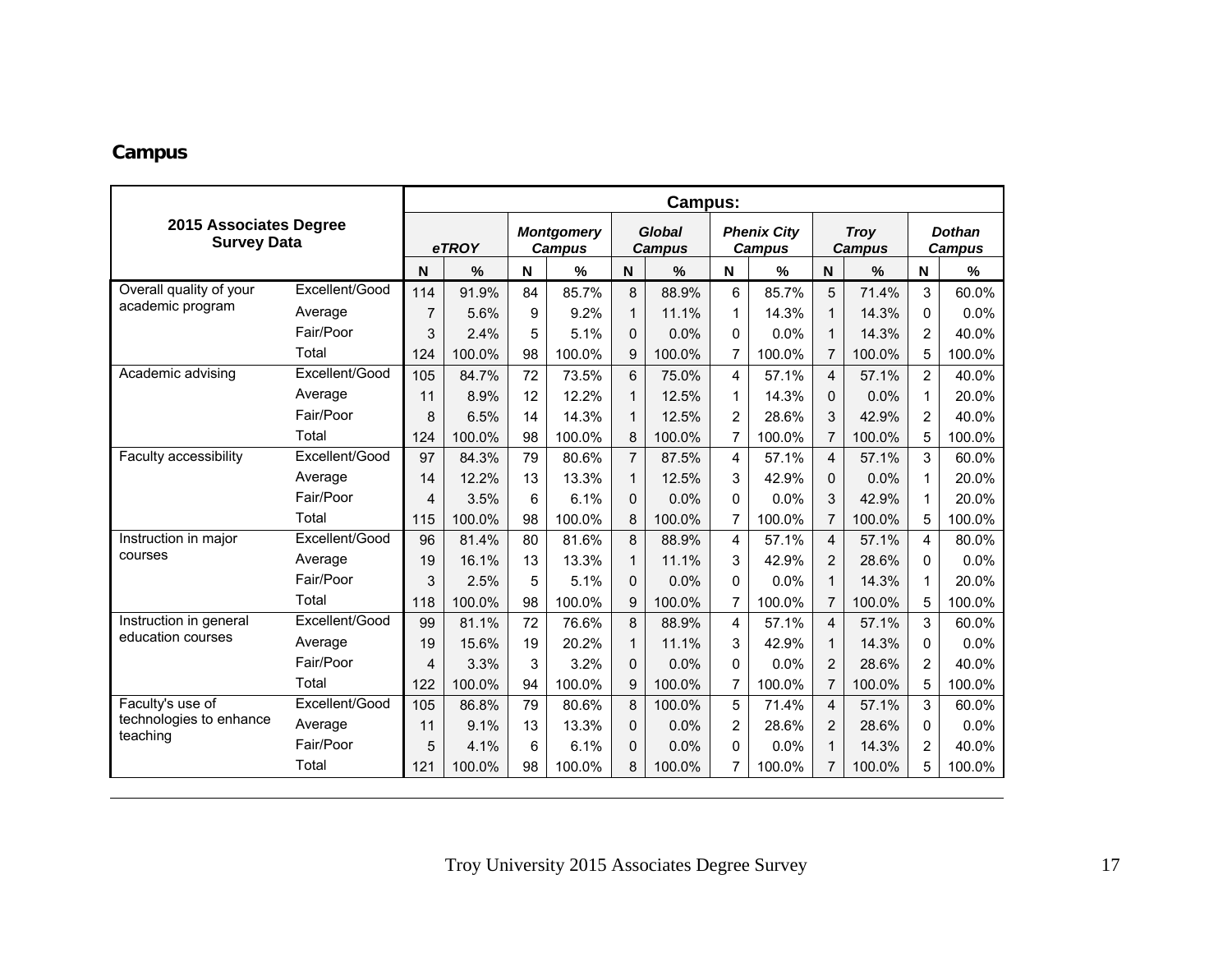| Course availability in  | Excellent/Good | 98  | 82.4%  | 73 | 75.3%  | 6        | 66.7%   | 4 | 57.1%   | 5              | 71.4%  | $\overline{2}$ | 40.0%   |
|-------------------------|----------------|-----|--------|----|--------|----------|---------|---|---------|----------------|--------|----------------|---------|
| your major              | Average        | 14  | 11.8%  | 13 | 13.4%  | 3        | 33.3%   |   | 14.3%   |                | 14.3%  |                | 20.0%   |
|                         | Fair/Poor      |     | 5.9%   | 11 | 11.3%  | 0        | $0.0\%$ | 2 | 28.6%   |                | 14.3%  | $\overline{2}$ | 40.0%   |
|                         | Total          | 119 | 100.0% | 97 | 100.0% | 9        | 100.0%  | 7 | 100.0%  | 7              | 100.0% | 5              | 100.0%  |
| Library                 | Excellent/Good | 71  | 79.8%  | 71 | 77.2%  | 7        | 87.5%   | 3 | 50.0%   | 4              | 57.1%  | 4              | 100.0%  |
|                         | Average        | 11  | 12.4%  | 8  | 8.7%   | 0        | $0.0\%$ | 3 | 50.0%   | 3              | 42.9%  | 0              | $0.0\%$ |
|                         | Fair/Poor      |     | 7.9%   | 13 | 14.1%  | и        | 12.5%   | 0 | 0.0%    | 0              | 0.0%   | 0              | $0.0\%$ |
|                         | Total          | 89  | 100.0% | 92 | 100.0% | 8        | 100.0%  | 6 | 100.0%  | 7              | 100.0% | 4              | 100.0%  |
| <b>Tutorial support</b> | Excellent/Good | 60  | 72.3%  | 43 | 66.2%  | 8        | 100.0%  | 4 | 57.1%   | 3              | 50.0%  | 3              | 75.0%   |
|                         | Average        | 14  | 16.9%  | 11 | 16.9%  | $\Omega$ | $0.0\%$ | 3 | 42.9%   | 1              | 16.7%  | 0              | $0.0\%$ |
|                         | Fair/Poor      | 9   | 10.8%  | 11 | 16.9%  | 0        | $0.0\%$ | 0 | $0.0\%$ | $\overline{2}$ | 33.3%  |                | 25.0%   |
|                         | Total          | 83  | 100.0% | 65 | 100.0% | 8        | 100.0%  | 7 | 100.0%  | 6              | 100.0% | 4              | 100.0%  |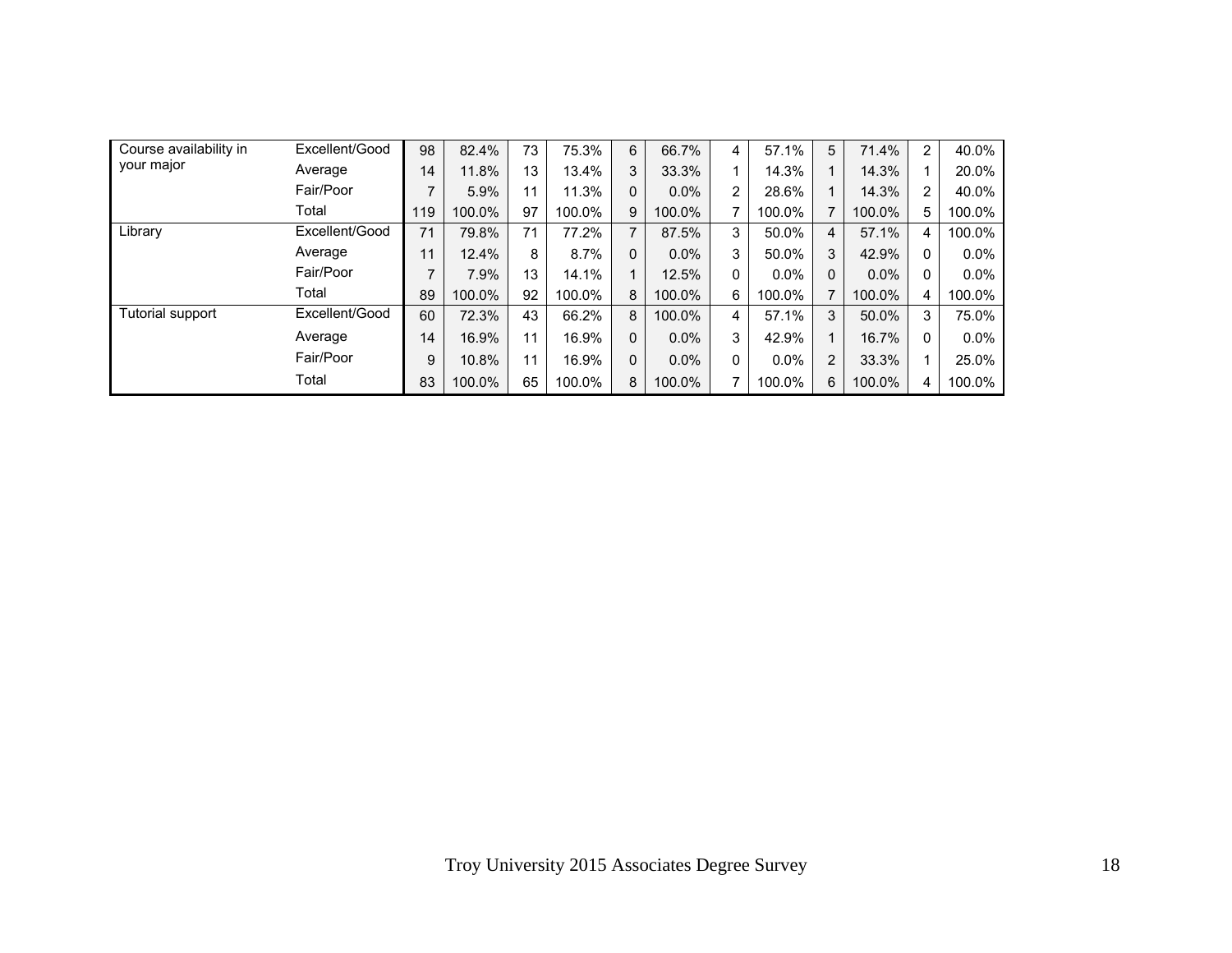# **Degree Program**

|                                              |                |                                          |               | Degree Program: |                         |    |                          |                |        |  |
|----------------------------------------------|----------------|------------------------------------------|---------------|-----------------|-------------------------|----|--------------------------|----------------|--------|--|
| 2015 Associates Degree<br><b>Survey Data</b> |                | <b>Business</b><br><b>Administration</b> |               |                 | <b>Computer Science</b> |    | <b>General Education</b> | <b>Nursing</b> |        |  |
|                                              |                | N                                        | $\frac{0}{0}$ | N               | %                       | N  | %                        | $\mathbf N$    | $\%$   |  |
| Overall quality of your academic             | Excellent/Good | 48                                       | 81.4%         | 8               | 80.0%                   | 80 | 90.9%                    | 60             | 88.2%  |  |
| program                                      | Average        | 9                                        | 15.3%         | 0               | 0.0%                    | 3  | 3.4%                     | 6              | 8.8%   |  |
|                                              | Fair/Poor      | $\overline{2}$                           | 3.4%          | $\overline{2}$  | 20.0%                   | 5  | 5.7%                     | 2              | 2.9%   |  |
|                                              | Total          | 59                                       | 100.0%        | 10              | 100.0%                  | 88 | 100.0%                   | 68             | 100.0% |  |
| Academic advising                            | Excellent/Good | 41                                       | 69.5%         | 8               | 80.0%                   | 66 | 75.9%                    | 54             | 79.4%  |  |
|                                              | Average        | 12                                       | 20.3%         | 0               | $0.0\%$                 | 11 | 12.6%                    | 4              | 5.9%   |  |
|                                              | Fair/Poor      | 6                                        | 10.2%         | $\overline{2}$  | 20.0%                   | 10 | 11.5%                    | 10             | 14.7%  |  |
|                                              | Total          | 59                                       | 100.0%        | 10              | 100.0%                  | 87 | 100.0%                   | 68             | 100.0% |  |
| Faculty accessibility                        | Excellent/Good | 38                                       | 69.1%         | 8               | 80.0%                   | 70 | 81.4%                    | 56             | 82.4%  |  |
|                                              | Average        | 14                                       | 25.5%         |                 | 10.0%                   | 10 | 11.6%                    | 8              | 11.8%  |  |
|                                              | Fair/Poor      | 3                                        | 5.5%          |                 | 10.0%                   | 6  | 7.0%                     | 4              | 5.9%   |  |
|                                              | Total          | 55                                       | 100.0%        | 10              | 100.0%                  | 86 | 100.0%                   | 68             | 100.0% |  |
| Instruction in major courses                 | Excellent/Good | 42                                       | 72.4%         | 8               | 88.9%                   | 69 | 80.2%                    | 54             | 79.4%  |  |
|                                              | Average        | 14                                       | 24.1%         | 0               | 0.0%                    | 13 | 15.1%                    | 11             | 16.2%  |  |
|                                              | Fair/Poor      | $\overline{2}$                           | 3.4%          | $\mathbf{1}$    | 11.1%                   | 4  | 4.7%                     | 3              | 4.4%   |  |
|                                              | Total          | 58                                       | 100.0%        | 9               | 100.0%                  | 86 | 100.0%                   | 68             | 100.0% |  |
| Instruction in general education             | Excellent/Good | 44                                       | 75.9%         | $\overline{7}$  | 70.0%                   | 69 | 79.3%                    | 46             | 71.9%  |  |
| courses                                      | Average        | 11                                       | 19.0%         |                 | 10.0%                   | 15 | 17.2%                    | 16             | 25.0%  |  |
|                                              | Fair/Poor      | 3                                        | 5.2%          | $\overline{2}$  | 20.0%                   | 3  | 3.4%                     | $\overline{2}$ | 3.1%   |  |
|                                              | Total          | 58                                       | 100.0%        | 10              | 100.0%                  | 87 | 100.0%                   | 64             | 100.0% |  |
| Faculty's use of technologies to             | Excellent/Good | 44                                       | 77.2%         | 9               | 90.0%                   | 74 | 86.0%                    | 53             | 77.9%  |  |
| enhance teaching                             | Average        | 10                                       | 17.5%         | 0               | 0.0%                    | 7  | 8.1%                     | 10             | 14.7%  |  |
|                                              | Fair/Poor      | 3                                        | 5.3%          |                 | 10.0%                   | 5  | 5.8%                     | 5              | 7.4%   |  |
|                                              | Total          | 57                                       | 100.0%        | 10              | 100.0%                  | 86 | 100.0%                   | 68             | 100.0% |  |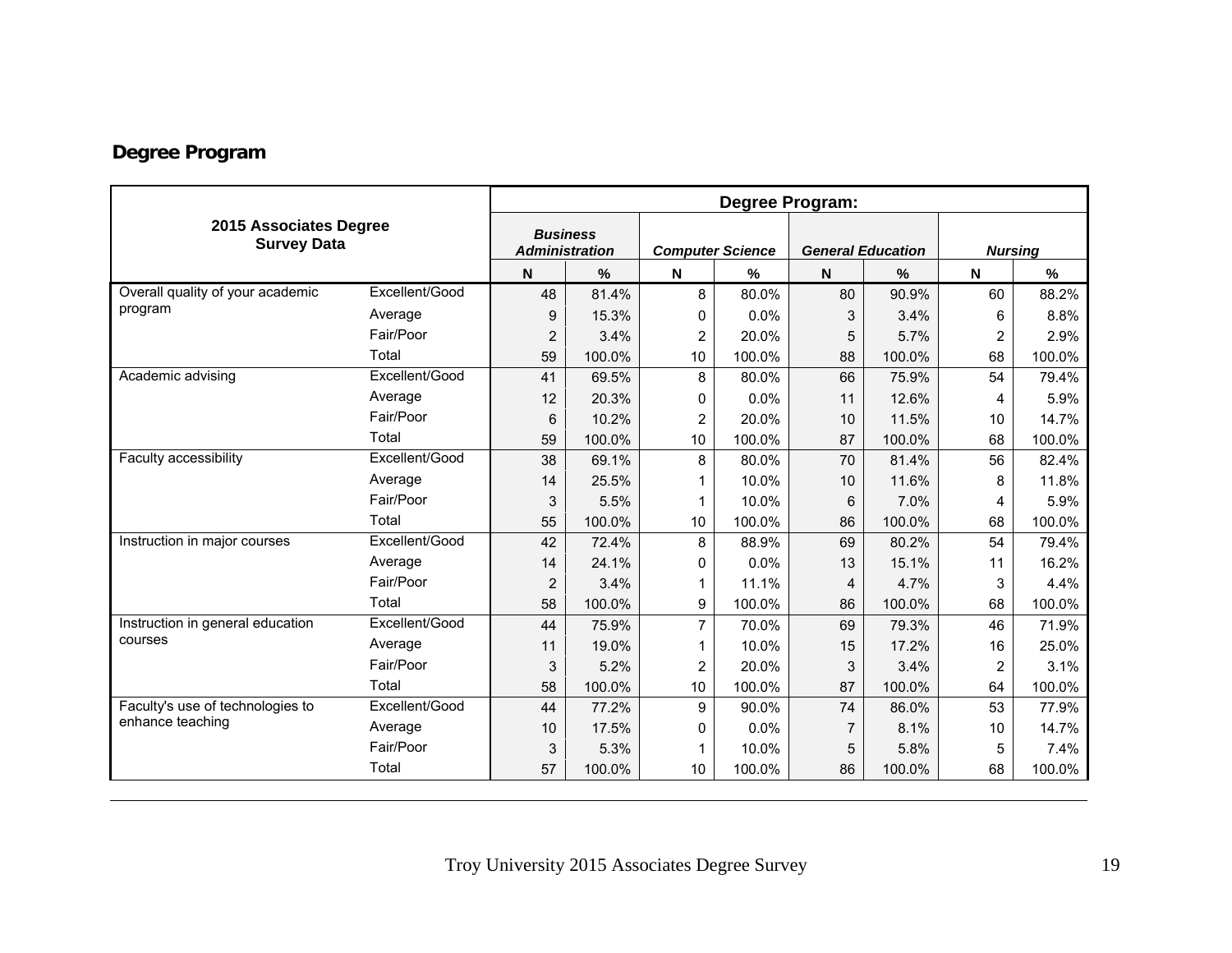| Course availability in your major | Excellent/Good | 43             | 75.4%  |    | 70.0%   | 63              | 72.4%  | 56 | 83.6%   |
|-----------------------------------|----------------|----------------|--------|----|---------|-----------------|--------|----|---------|
|                                   | Average        | 9              | 15.8%  | 0  | $0.0\%$ | 14              | 16.1%  | 6  | $9.0\%$ |
|                                   | Fair/Poor      | 5              | 8.8%   | 3  | 30.0%   | 10 <sup>°</sup> | 11.5%  | 5  | 7.5%    |
|                                   | Total          | 57             | 100.0% | 10 | 100.0%  | 87              | 100.0% | 67 | 100.0%  |
| Library                           | Excellent/Good | 33             | 75.0%  |    | 100.0%  | 55              | 76.4%  | 48 | 75.0%   |
|                                   | Average        | 9              | 20.5%  | 0  | $0.0\%$ | 8               | 11.1%  | ⇁  | 10.9%   |
|                                   | Fair/Poor      | $\overline{2}$ | 4.5%   | 0  | $0.0\%$ | 9               | 12.5%  | 9  | 14.1%   |
|                                   | Total          | 44             | 100.0% |    | 100.0%  | 72              | 100.0% | 64 | 100.0%  |
| Tutorial support                  | Excellent/Good | 25             | 64.1%  | 5  | 71.4%   | 47              | 72.3%  | 29 | 65.9%   |
|                                   | Average        | 9              | 23.1%  |    | 14.3%   | 8               | 12.3%  | 10 | 22.7%   |
|                                   | Fair/Poor      | 5              | 12.8%  |    | 14.3%   | 10 <sup>°</sup> | 15.4%  | 5  | 11.4%   |
|                                   | Total          | 39             | 100.0% |    | 100.0%  | 65              | 100.0% | 44 | 100.0%  |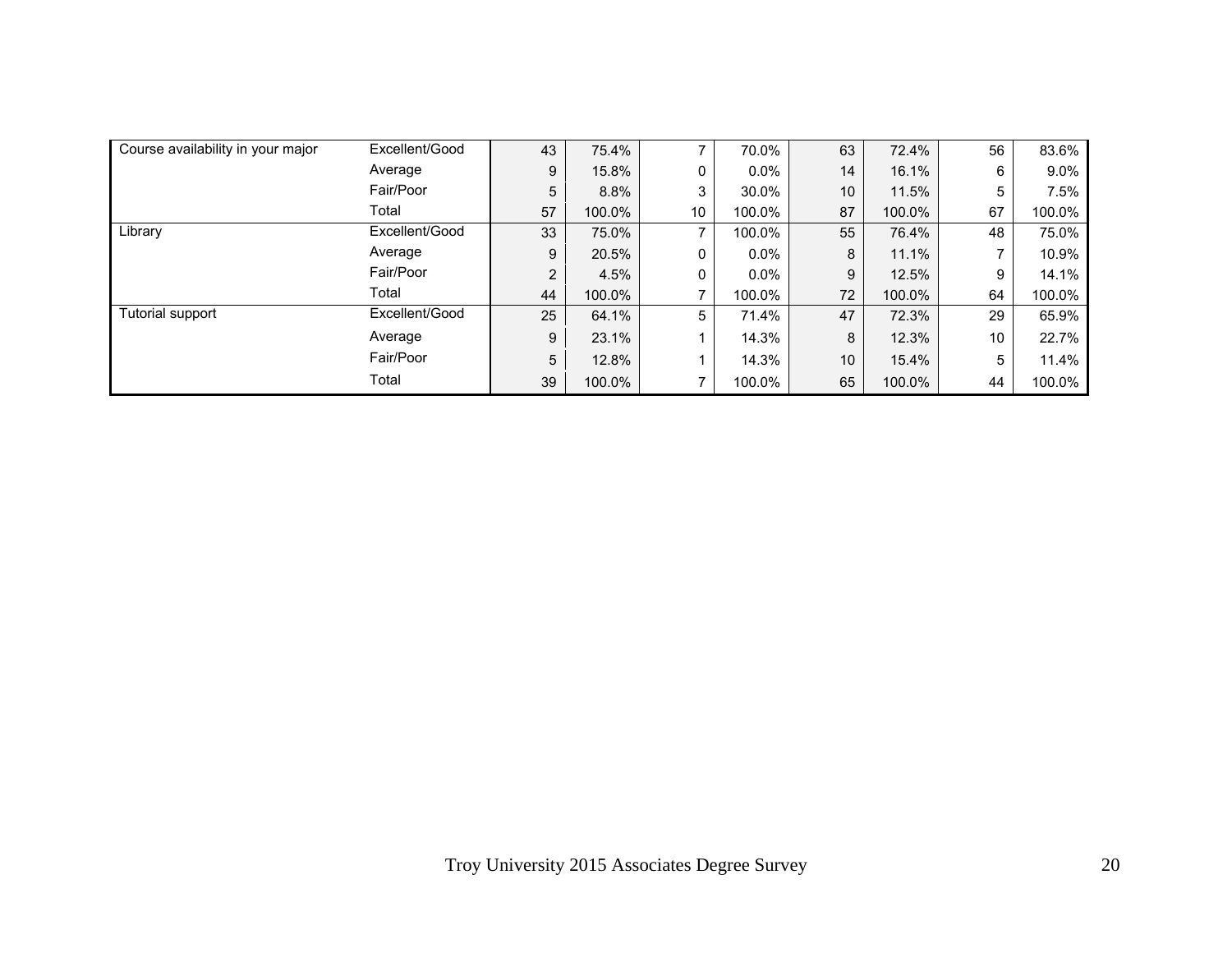# **Attachment 3: General Comments**

Text Response

The English program needs a greater online presence.

i take classes online for a reason, i can't stop working to seat in a classroom all day. Some instructors seems to forget that most of the student online do work all day and can't do homework while they are at work. I understand there is a lot of material to cover since it is only 9 weeks but some times it is too much busy work. I have one instructor that is requiring to post the same discussion board twice. one in black board under class discussion and then you have to email the same post to the instructor to get credit. That is a little too much since the instructor does not want to check the class discussion board. Once the post is done one time that should be enough for that post.

So far I have had an excellent experience and I am happy to be a student here... Academically the school is a success. But as far as other areas, like cafe area where students can grab a bite to eat without having to leave campus in between classes, the Montgomery campus needs to work on that. Vending machine food is NOT the way to go.

The math classes that are required at Troy seem to be a little more strict than other colleges. I will have to continue my education at another college that doesn't require Business Calculus in the majority of degrees.

Attending Troy has been a rewarding experience, I've traveled all over the world, visit many cultures sitting in a class or through E Troy. I received information from many instructors whom taught in their individual manner to which has caused me to grow and expanded my horizons beyond all that I would have imagined. I was afforded a second chance to complete the degree I started many years ago, so it has been a blessing to be able to attend college and attending Troy made the experience more rewarding. As I look back at the many nights and weekends sacrificed, I have not one complaint about Troy, faculty or even the costs, the education and the experienced I've gained is priceless. I am elated and energized because hard work does eventually pay off. I will pass the gift of learning on to all I come into contact with as Troy will be at the top of my recommendations. I'm thankful to God for second chances, and everyone who had anything to do with my Troy journey. God bless!

Jumping through the hoops for the Financial Aide office is never fun and the bookstore prices are OUTRAGEOUS!

Troy needs to use the end of course surveys to decide whether or not a professor is worth keeping. I have had some of the worst experiences of my educational career at Troy University, and that is due in part to some of these AWFUL educators! Dr.

Ms.  $\blacksquare$  Dr.  $\blacksquare$ , and about five others that I just can't recall their names, but they are a pathetic excuse for an educator!

My greatest concern is that the eTroy campus instructors are difficult to get support from. I have had some classes where the instructor did not respond to any questions. Some do , some don't and it is difficult to make a good grade if you need help and they do not respond. My wife and I joke about me becoming an online teacher so that I can get paid and do nothing. I know that this is a bad joke and is not directed to those who actually teach. The slackers make the group look bad.

Troy University of Montgomery Campus in general was great. The library hours are awful and I wish they would offer night nursing classes for people to attend instead of all day classes.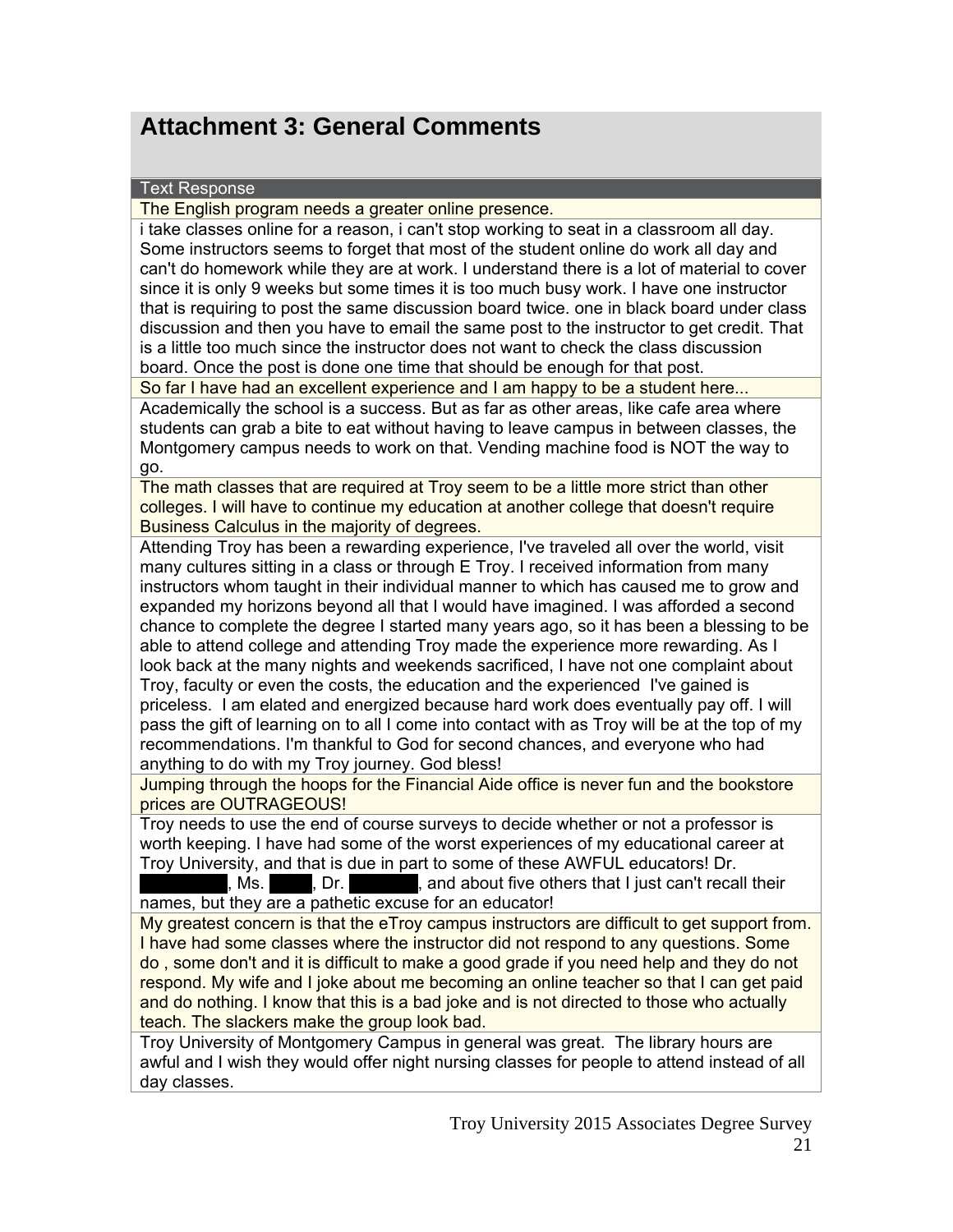It would help students financially if books were given free of charge like some other colleges.

the communication between advisors and students should be better, however it did get better towards the end

Not at all satisfied with having to change Advisers as much as they did. Not at all happy with a complaint that I made concerning my English and the grade I received with very little if not response at all.

There are not a large amount of computer science classes offered online. The program evaluation is misleading; considering, it shows you the classes you have to take, but near the end of your courses several of the classes can't be take without taking several other classes. If it is going to be a prerequisite, then it should be a part of the program The instructors are not that involved in eTroy. Most classes are done by Cengage or McGraw Hill. This is how it sounds to me... Welcome to my class, log into Cengage and do everything is says and I'll check in with you in a few weeks to see how things are going. There is minimum contact with instructors. Why bother hiring educated instructors with experience if the instructors are not going to share it with students? If Cengage was accredited I would not need Troy for anything. I'm not against using software for teaching, but the instructors have to be personally involved.

You will notice my comments and rating aren't in Troy's favor, and that is because Troy is about money, not students, not education, and definitely not providing value to the students. We are forced to buy new versions of text books constantly, for things that don't change. Not only that but we have to buy "Troy" versions, which are just abbreviated versions of the full texts. Along with that, online courses aren't taught, they are just monitored. We are all sold out to McGraw-Hill or Pearson learning because the teachers in these online classes aren't working them, they just give out instruction and collect their money. I won't finish my BA at Troy because I don't want to be saddled with the debt that \$1000+ online classes put on people. I have spent a lot of money at Troy and I don't feel like I've gotten the value for it. I'm so happy that I can get something in the form of a degree and get the hell out of this school now.

Troy University has made it, for the past couple of years, very easy to navigate the online courses, register for classes, and access the online library.

The experience has been a good one, except for dealing with financial aid. I found my financial advisor to be less than helpful and found that I had to pester this person to get them to help me. Definitely lacking in that area.

I really wish that the scholarships and/or grants were available to more students. I have had an excellent GPA throughout college and I am in several societies for academic success, but I tried to get a scholarship and grant and I was denied. There should be something established for students who have a certain GPA to help with the cost and/or to show them that they are recognized.

My overall view of Troy is certainly not a bad one. I enjoy school as a whole. I did run into some roadblocks along the way, but even that was dealt with, professionally. I do say the overall online system can be improve, some of the instructors are a "lil bit" eccentric, and as mention to me by a Dr. from another online school, the RUBRICS system maybe something that Troy should look into. I do plan to continue my educational experience, with Troy; nothing is perfect, neither are humans, so if you continue as you do with surveys such as this, things improve, so in consistency lies the power...a motto, I use daily.

When I enrolled, I didn't know I would need to take calculus. If I had known I may have chosen a different house.

As a current Student at Troy Montgomery it saddens me the limitations of career choices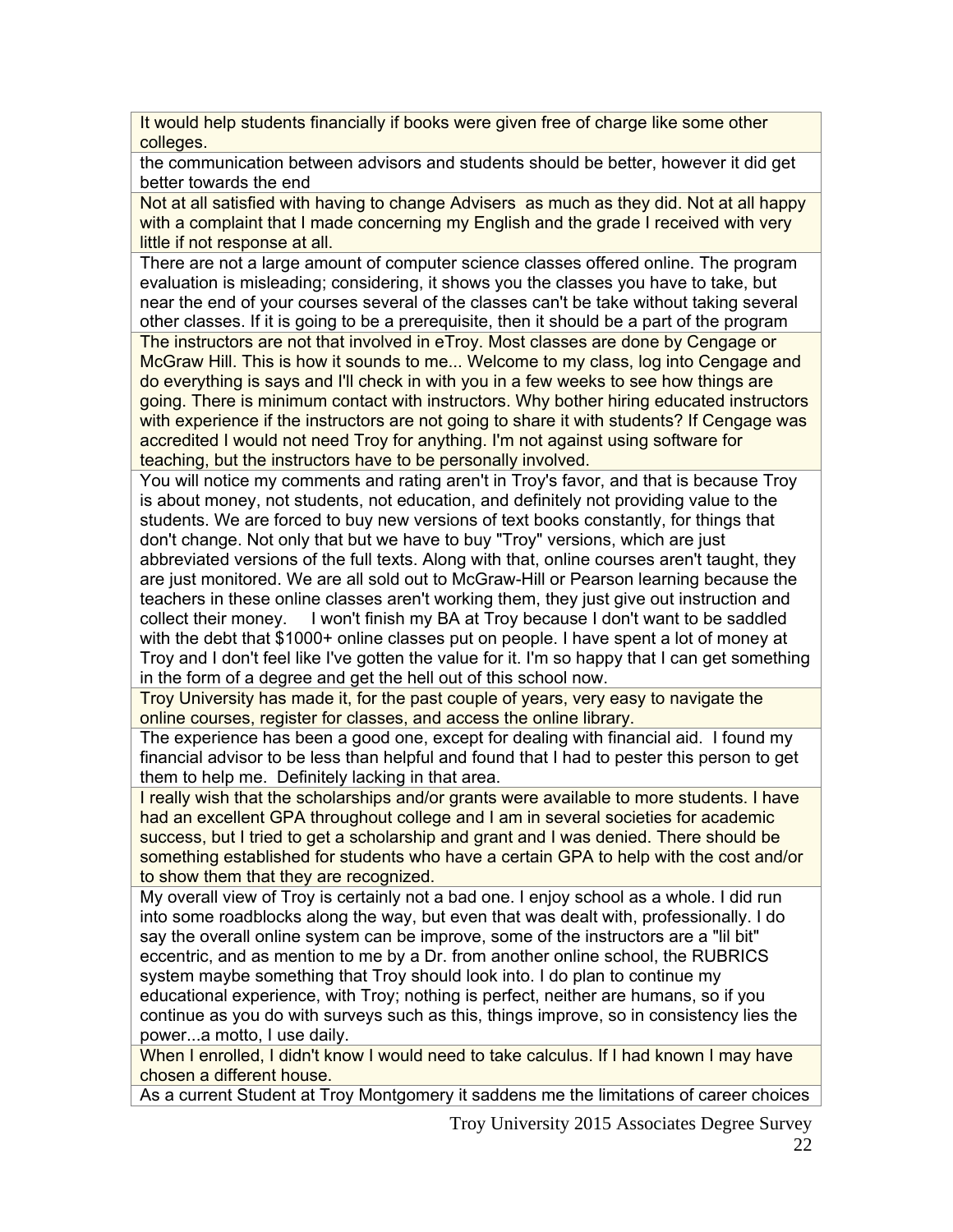provided to me at this particular campus. Student should have a variety of time choices regarding courses and more lectures that meet each particular major. How can we choose a career path when we are so limited. Troy Montgomery does not offered the courses I need and the lack of teachers and courses does not satisfy my learning experience. However, If Troy Montgomery University starts to offered more traditional classes, variety of schedules and more instructors to teach them, it becomes more beneficial to Troy's students. We need options! Furthermore, until this changes occur I will take my business to another University...

I attending two other colleges before Troy. If I could do all over again I would have attended Etroy for my first college experience. It has been a breeze from financial aid , transcripts, registering for class ect . it was been an awesome experience. The Etroy format is awesome!!

I honestly regret going to Troy Montgomery. An English teacher couldn't even produce grades or papers that had been turned in from students in class. I emailed an Economics teacher and explained the problems I was having, during class he went over some, but I didn't get my question answered and he left when class was over, I didn't have time to get his attention. Too much talk in his class about beer. Ended up having to take this class again in the fall 2015. Business Communications - he talked mainly about his book writings. I thought I would literally implode going to his class each time. I feel as if I have WASTED my money and my time.

Free books for military students!

I wish the instructors online would teach the material so that we can understand a little more. We have to read 3 chapters with about 300 hundred pages and then in the second or third week take the test that is a lot of material to learn in a short period of time and you also have another class test to take in that same week with the same amount of material. If we had a study guide to at least let you know what to expect on the test I think more students would probably take more classes online.

More Business courses should be offered at the TROY site in Sumter South Carolina. I would like to experience the classroom at some time while getting my degree.

I really hate that the library is not open like it use to be. the hours are cut short and we have to find other places to find resources for. the library is a second home to me . and i hate the way the hours are now. student are attending less and less because of the complicated hours. I have no other place to go and i hate to drive all the way to AUM to study.

While I understand the cost of education, from past employment experiences with financial aide, I have to admit that the cost of attendance is very high compared to other colleges/universities in the area.

Excellent!

My Comments are mostly on my Financial Aid. I received my financial aid in troy for about two times and all of a sudden i went back to Financial aid office for my financial aid and i was told that i cannot receive financial aid anymore in this school, and i asked why the answer i got was that i had my first degree before, but when i enrolled with troy i was receiving my financial aid. I now asked another question can i be receiving any kind of loan to foot my school fees and they said no. I do not know why it has to go like that. I am still in Troy but i am not happy anymore because the Government gives us this money to pay for our school fees and books but school will not allow us use or lay our hands on the money. Right now i am paying out of my pocket and i am not finding it funny, i am not working atleast to support me.

I attended the main Troy campus immediately following high school and earned a bachelor's degree. Later I enrolled at the Montgomery campus to purse an associates in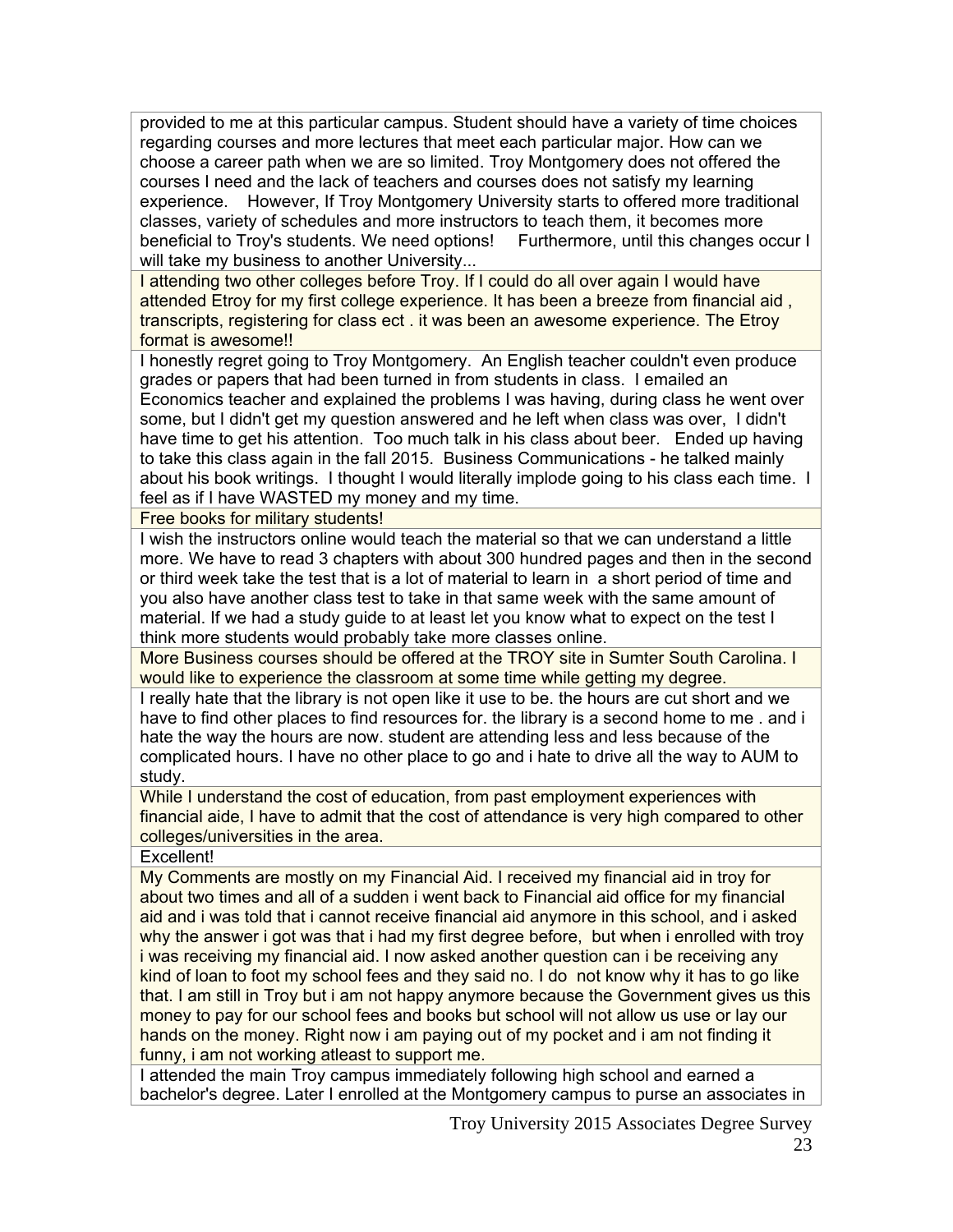nursing. I loved and enjoyed my time at the main campus as a traditional student. I have also enjoyed my time as a non-traditional student.

I have made several recommendations for student to enroll at Troy University! I think it is a great school and I am enjoying it.

I've changed my degree plan a few years ago to a bachelors. I've spoken with an advisor concerning the change was never implemented on Trojan web express and was instructed that it didn't matter; therefore, I continue my education towards a bachelor. I'm not sure who needs to correct this but would like it to be corrected when I do view my plan on web express. Thank you!

I like study at Troy, the only thing is that our campus (Augusta) doesn't have many inclass classes. Majority of my main classes is online and can be very hard to achieve when I have to work 50-60 hours a week. If I wouldn't have to work, I would have as much stress to communicate to teachers that teaching oline classes. Thank you or all you do.

N/A

Troy need to have help at the campus in Augusta, Georgia for the student taking on line classes. For students that is struggling with Math or other subjects.

The ASN program at TSUM is the most unorganized chaos I have ever experienced in my life. The majority of faculty at the SON are completely disorganized and the minority work their hardest to try to fail you. I am honestly surprised I made it to this point without failing anything because the staff at the SON could care less about your success as a nurse. Being in nursing school is scary and difficult enough, there should at least be people working there that have a passion for what they do.

I love being apart of Troy University, I've been given so many opportunities with the Nursing Program. I believe if the nursing program had more funding it could potentially further future students academic learning abilities even more. Thank you. Kim H. I attend previous school before Troy and a lot of classes I took did not transfer to Troy and the classes where accepted by more prestigious universities. I wanted to disenroll but in order to show my daughter how important it was to stick with it I didn't. I am still considering transferring after Associate because the Business Administration has a lot more course than the ones in my area...ODU, Hampton University, Norfolk State and William and Mary. Everytime I write my Student Advisor she doesn't remember me and I have to refresh her memory but she had just sent an email the day before asking how I 廊 ᘆ깨怪 ᘚᙊ ᙊ 䍨卶䌀 伀儀帀愀 ŊŊŊ ᘆ䍨卶 ᘆ湨蝩 ᘆ婨 ᘖ ᙊ 婨伀儀帀愀 ŊŊŊ 䀀 the military I feel when you need to work issues out and so forth. I had to pay for numerous transcripts and this panel that evaluates transfer credit I think needs to be evaluated because whatever they say its final. They wouldn't give me credit for the exact course I had already had credit for. I had to submit three request. Just not a very good start in my My overall experience was awesome and that's why I'm continuing my education with Troy. However, I did struggle with some of the work load being a full-time employee and figured out I can not do what a traditional student does. There is a lot of reading and information to retain in a weeks time that a few terms I became an emotional eater from stressing and gained twenty pounds. I hope when I start the next term this fall will be ok if not I will have to look for an affordable school that caters to the working student. Its been a pleasure.

I have enjoyed my time at Troy. I have enjoyed most every one of my instructors with the exception of Ms. Chestnut in Microbiology lab. I feel like the curriculum is challenging and I am proud to go to clinicals because I feel like Troy has a great reputation. I am proud to tell people where I attend school. I will like for my daughter to attend once she finishes her prerequisites at our local community college.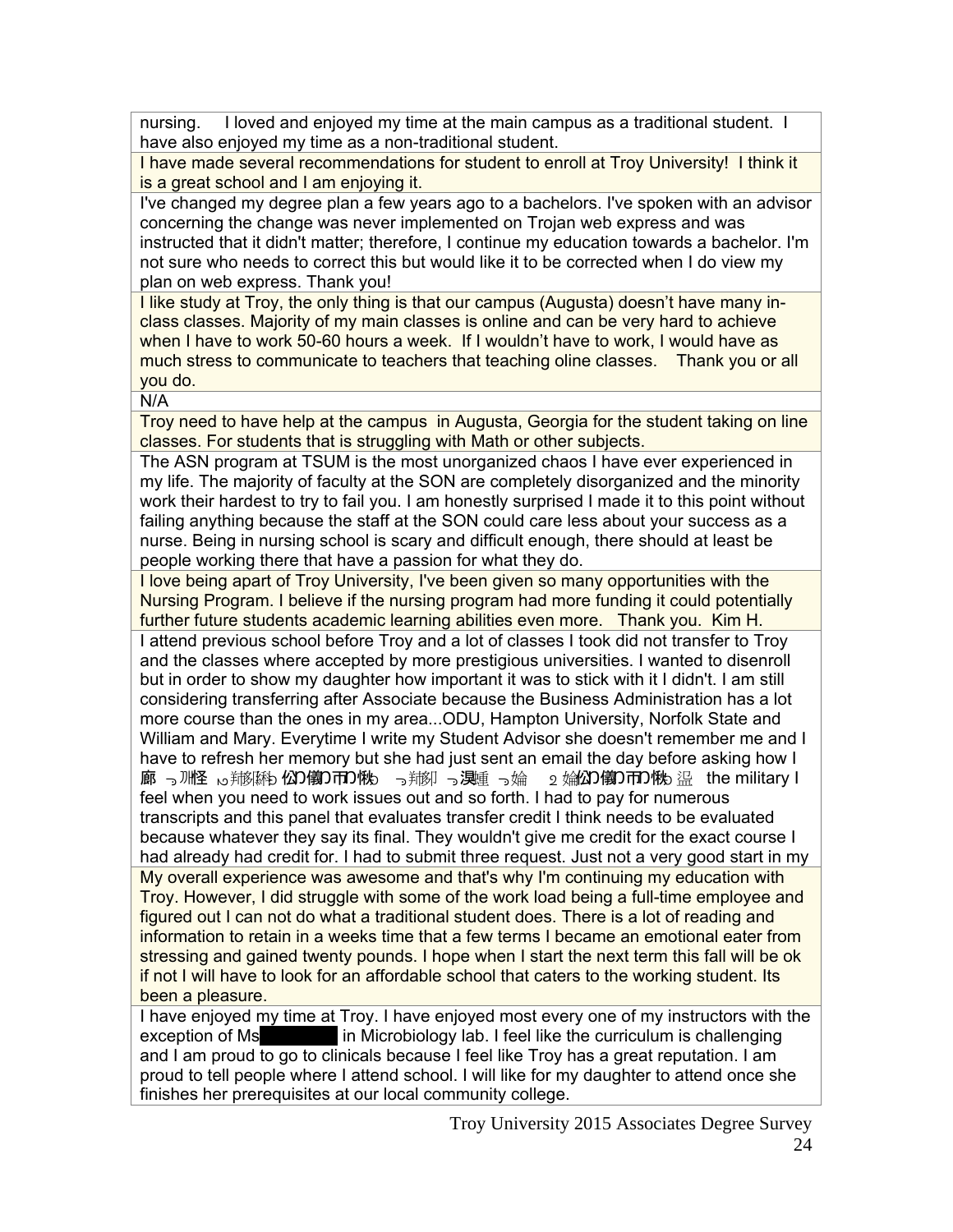The reason I wanted to attend Troy University is because Demarcus Ware went to Troy. I was a defensive end and loved the way he played the game. But, he was betrayed by the Cowboys.

I have never felt as though our voices, as students, were heard at any of the other colleges I've attended. Here at Troy, I feel that the students' input really does matter. I am proud to be a part of a place that continually and constantly tries to become the best place it can be! Go Trojans!

After waiting over 40 years and raising five children before attending college, I have enjoyed my educational experience through Troy, even if it had to be mostly online. I really appreciated the faculty and my advisor for helping me achieve my dream of a degree.

The general studies takes entirely too much, too much detail and its need to move faster in order to get into the core/major. Needs to be more simplified and less hours.

I started to dislike Troy when classes were cut to 9 weeks, making the actual learned material of less value. Felt rushed! I came to learn, not just get threw a class.

Troy Augusta campus doesn't have enough classes on campus.

Get your crap together. Mismanaged.

I enjoyed attending troy university. The teacher's were amazing and very helpful.

I am enjoying furthering my education @ Troy!

I'm attending Troy University School of Nursing at the Montgomery Campus. It will be very helpful if more Nursing classes could be available...

Your so called faculty for online courses is atrocious and your administration should be ashamed of themselves for employing people who get paid to do nothing.

Dr. Rodger Morrison has really helped me through the process, as I am an "older" person returning to complete my education.

**Total Responses 54**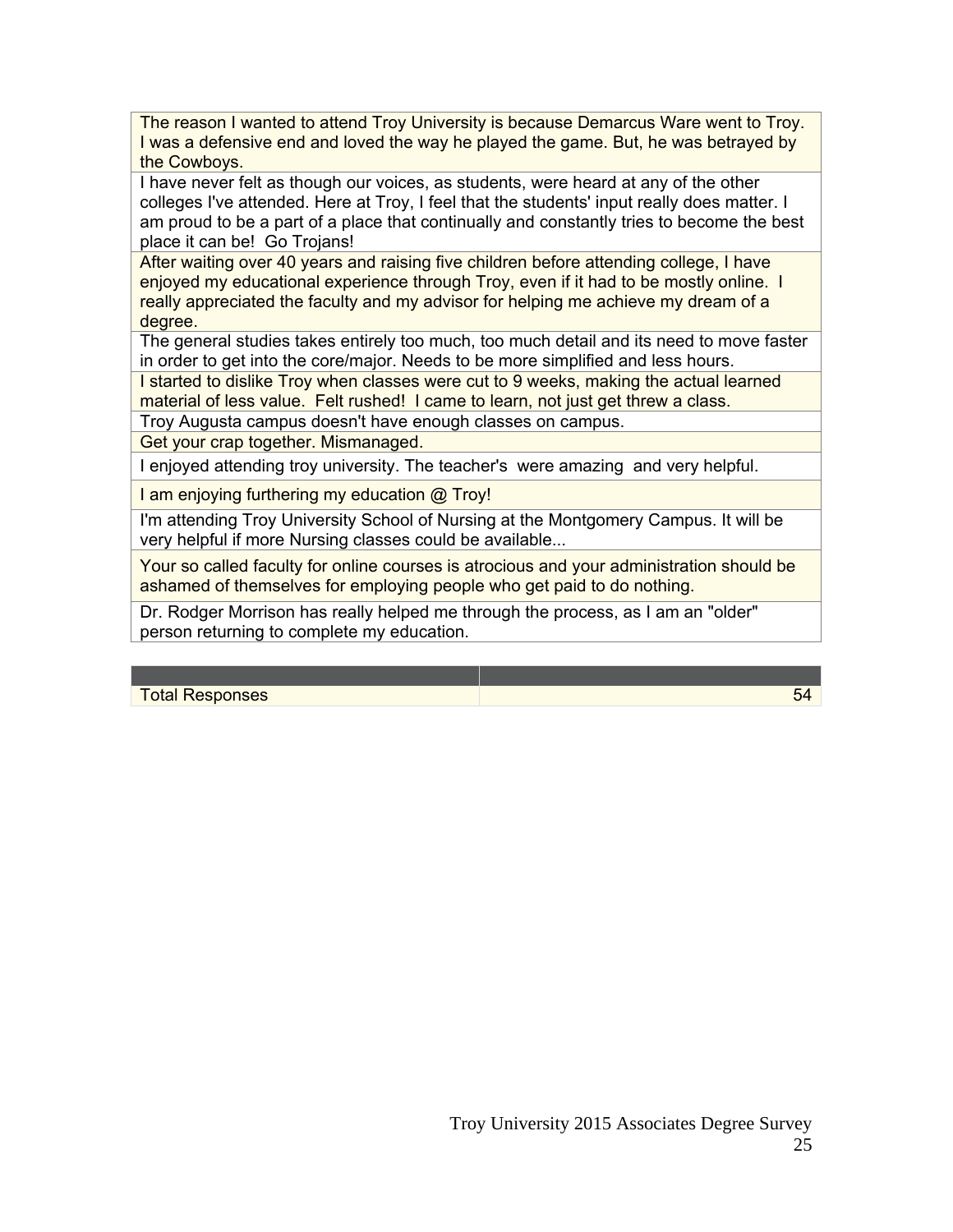# **Attachment 4: Survey Instrument**

## **ASSOCIATE'S DEGREE SATISFACTION SURVEY 2015**

Please complete this survey and submit it online. The information you provide will help Troy University improve and enhance its programs and services so that the University can better serve the educational needs of its students. Your responses will be kept strictly confidential and only group data will be reported. We thank you in advance for your participation in this survey.

## **GENERAL INFORMATION**

## **1) Semester of Intended Graduation:**

- $\overline{O}$  Spring 2015
- O Summer 2015
- Fall 2015
- O Spring 2016
- O Other (please specify)

## **2) Gender:**

- Male
- Female

#### **3) Ethnicity:**

- African American
- American Indian/Alaska Native
- $Q$  Asian
- Q Caucasian
- Hawaiian or Other Pacific Islander
- Hispanic
- Multi‐Racial
- O Race/Ethnicity Unknown

#### **4) From which Troy University campus will you graduate?**

- O Dothan Campus
- O eTROY
- O Global Campus
- O Montgomery Campus
- O Phenix City Campus
- O Troy Campus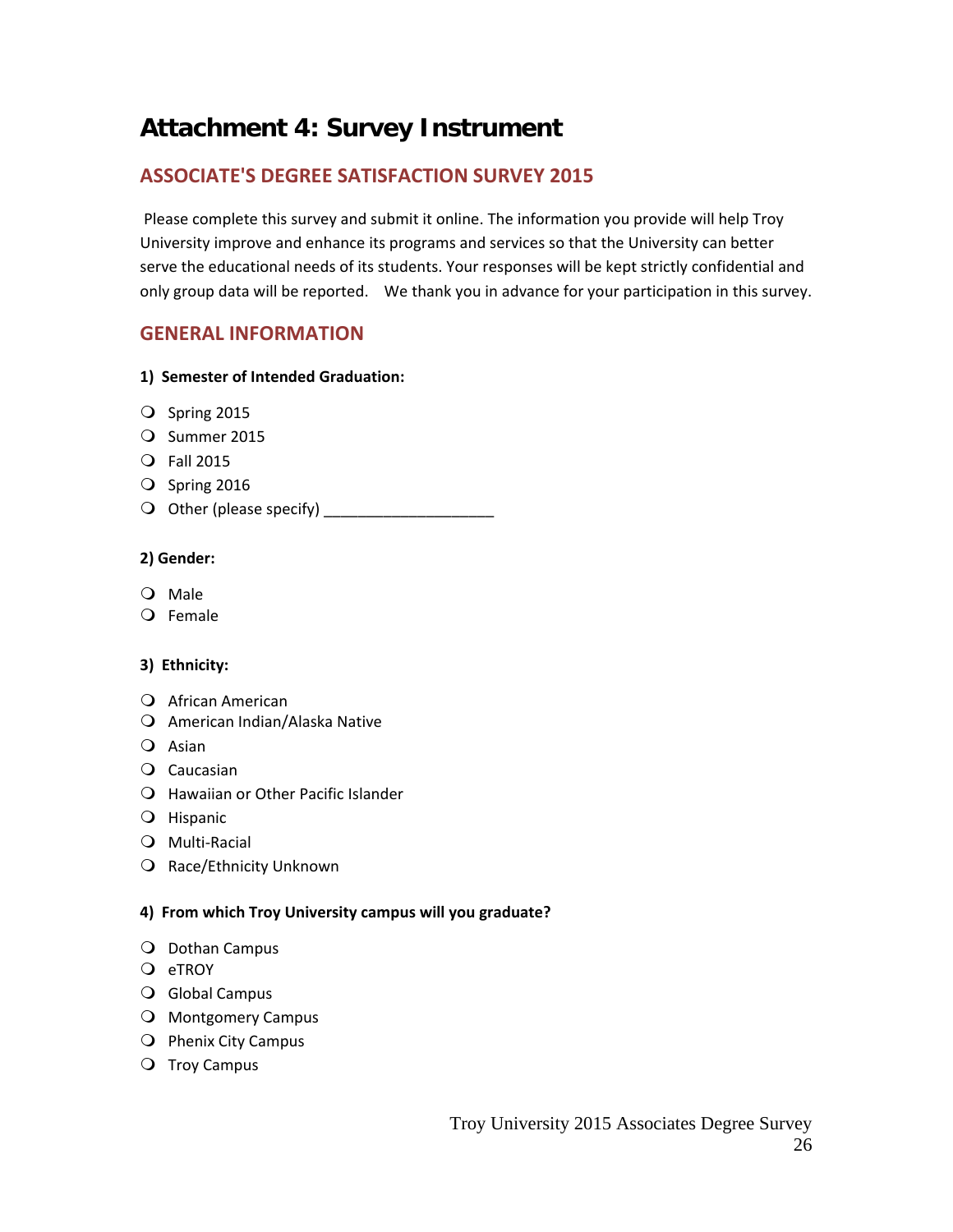## **You selected Global Campus, from which site did you file your intent to graduate?**

- Albany, GA
- Arlington, VA
- Atlanta, GA
- Augusta, GA
- O Brunswick, GA
- Clarksville, TN
- Q Columbus, GA
- O Covington, GA
- Crestview, FL
- Davis‐Monthan AFB, AZ
- Eglin AFB, FL
- El Paso, TX
- Q Elizabethtown, KY
- Fort Walton Beach, FL
- Ft. Lee, VA
- Ft. Myer, VA
- Gulfport, MS
- Harrisburg, PA
- Hurlburt Field, FL
- Marianna, FL
- O Oceana NAS, VA
- O Pensacola, FL
- O Rock Hill, SC
- O San Antonio, TX
- O Savannah, GA
- O Sumter, SC
- O Tifton, GA
- Wallops Island, VA
- Whiting Field, FL
- O Other

## **5) In which Associate's Degree Program are you enrolled?**

- O Biology
- **Q** Business Administration
- O Computer Science
- Criminal Justice
- Q English
- General Business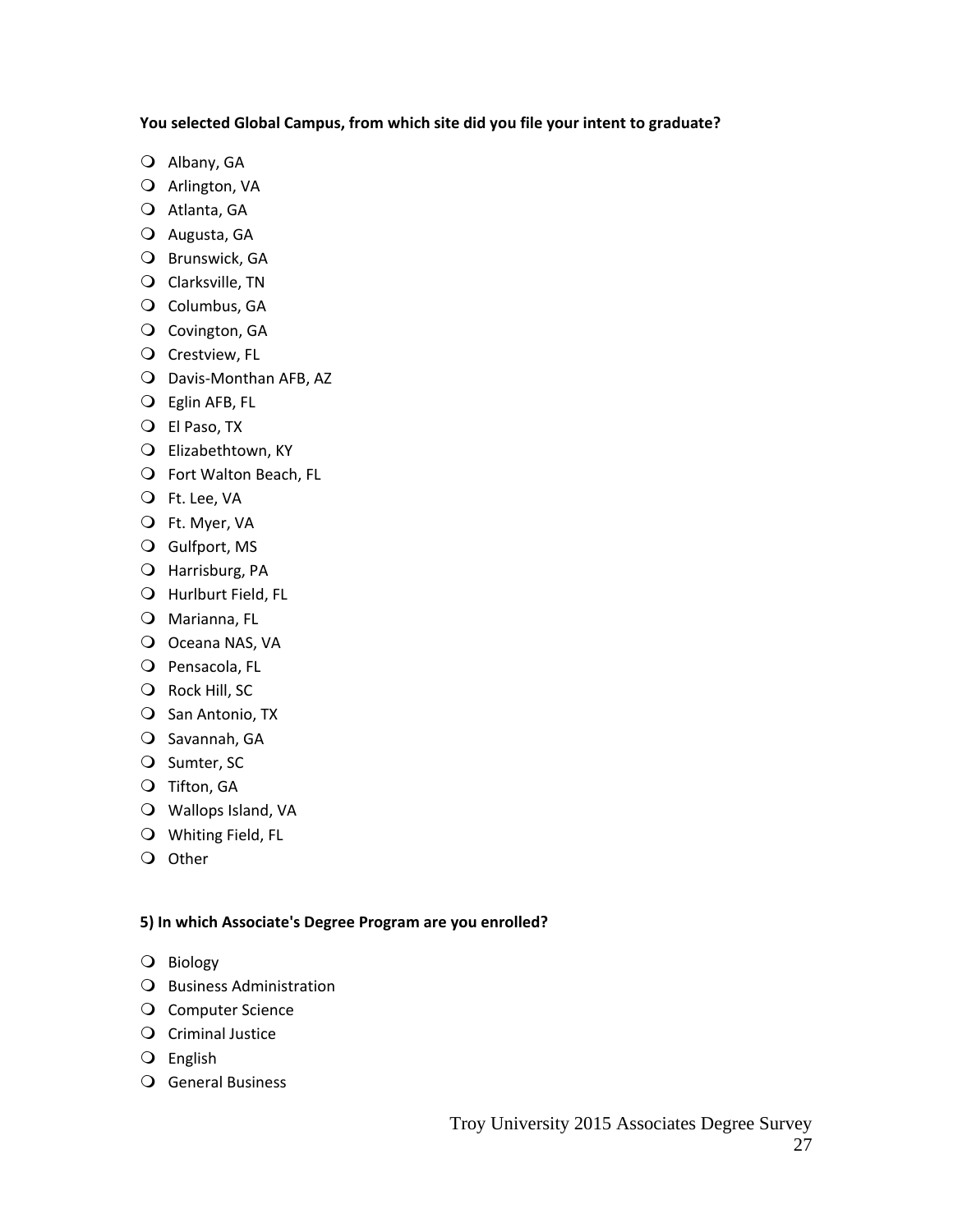- Q History
- **O** Military Operations
- Nursing
- **O** Political Science
- Q Psychology
- Q Recreation
- **O** Social Science
- O Sociology
- O Other

## **6) When you first started at Troy University, you were a:**

- O Dually-admitted student
- $\bigcirc$  Conditionally admitted undergraduate student
- Unconditionally admitted undergraduate student

## **7) How many credit hours did you transfer to Troy University from another college or university?**

- $Q$  1-15
- $Q$  16-30
- O More than 30
- $\bigcirc$  I did not transfer any credit hours.

## **8) Have you taken any courses online or in any other Distance Learning format at Troy University?**

- Yes
- No

## **9) How long have you attended Troy University in pursuit of this Associate's Degree?**

- $Q_1$  year
- $Q$  2 years
- 3 years
- $Q$  4 years
- $O$  5 years
- $\overline{O}$  6 years
- $Q$  7 years
- O 8 years
- 9 years
- $Q$  10 years
- O More than 10years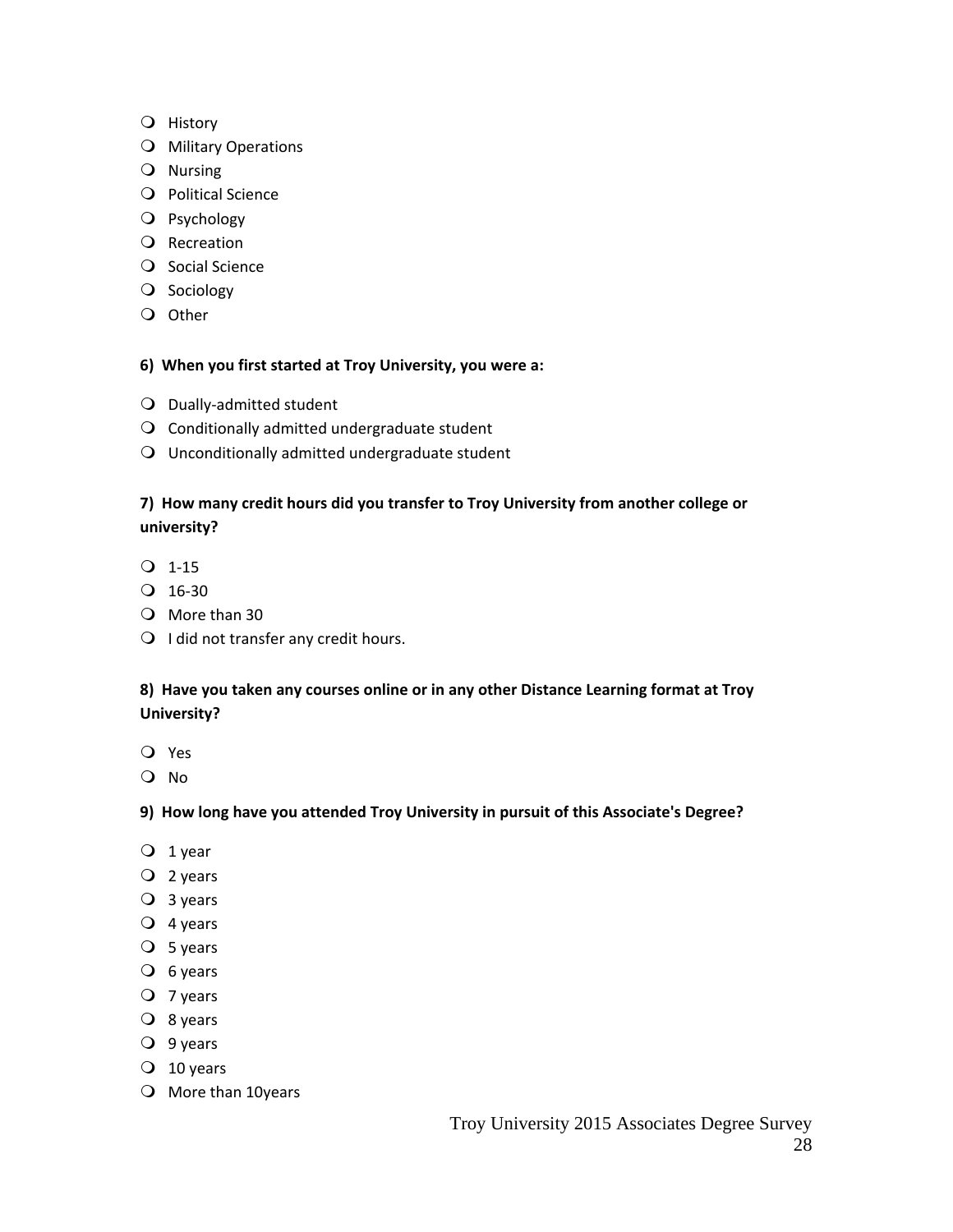#### **10) What is your overall GPA?**

- Less than 2.0
- $Q$  2.00-2.49
- $Q$  2.50-2.99
- $Q$  3.00-3.49
- $Q$  3.50-4.00

## **GRADUATION / EMPLOYMENT PLANS**

#### **11) What do you plan to do after you graduate?**

- Work in an area related to your major field of study
- $\bigcirc$  Work in an area outside your major field of study
- $\bigcirc$  Continue working in the job that you have had
- O Continue your education
- Undecided

#### **12) If you plan to continue your education, what is your ultimate goal?**

- A Bachelor's degree
- A Master's degree
- An Education Specialist degree
- A Professional degree
- O A Doctoral degree

#### **13) Are/were you employed while attending Troy University?**

- Yes
- O No

## **14) If you answered "Yes" to Question 13, how many hours do/did you usually work per week?**

- $Q_1 9$  hours
- $Q$  10 19 hours
- $Q$  20 29 hours
- 30 ‐ 39 hours
- 40 or more hours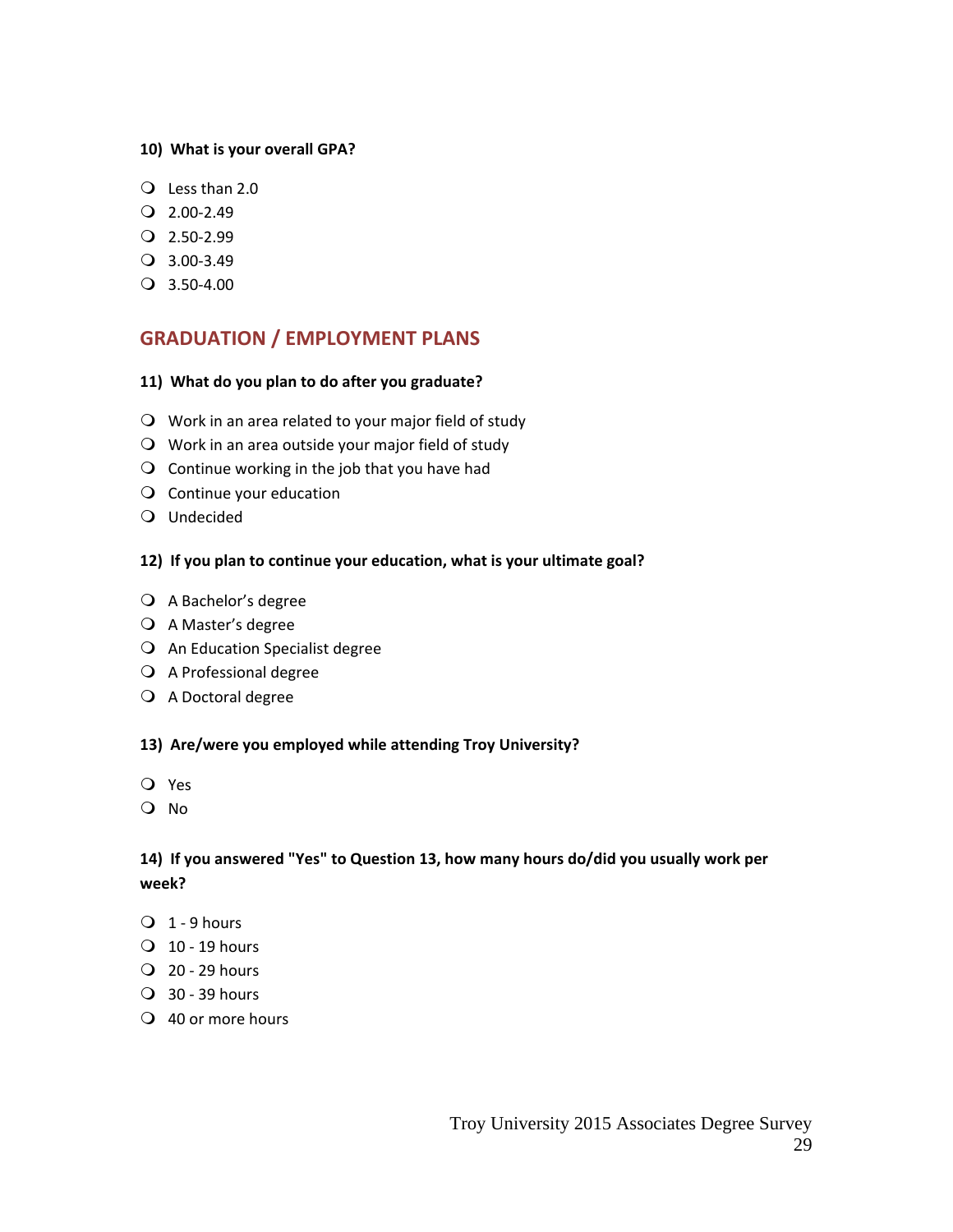- **15) What financial aid have you received at Troy University? (Choose as many as apply)**
- $\Box$  Scholarship/fellowship
- $\Box$  Graduate assistantship
- **Q** Grants
- **Loans**
- **Q** Work study
- $\Box$  Tuition assistance
- $\Box$  Third party pay
- **Q** None
- Other (please specify) \_\_\_\_\_\_\_\_\_\_\_\_\_\_\_\_\_\_\_\_

## **PERCEPTIONS OF TROY UNIVERSITY**

**16) Please rate the following areas related to the education and academic support services at Troy University: (Select "N/A" for any item that does not apply to you.)**

|                                                      | Poor     | Fair | Average  | Good     | Excellent | N/A      |
|------------------------------------------------------|----------|------|----------|----------|-----------|----------|
| Overall quality of your academic program             | O        | O    | ∩        | ∩        | ∩         | $\Omega$ |
| Academic advising                                    | $\Omega$ | ∩    | ∩        | ∩        | ∩         |          |
| Faculty accessibility                                | Q        | ∩    | $\Omega$ | ∩        | ∩         |          |
| Instruction in major courses                         | Q        | ∩    | ∩        | ∩        | ∩         |          |
| Instruction in general education courses             | $\Omega$ | ∩    | ∩        | ∩        | ∩         |          |
| Faculty's use of technologies to enhance<br>teaching | $\Omega$ | ∩    | ∩        | ∩        | ∩         |          |
| Course availability in your major                    | $\Omega$ | ∩    | ∩        | $\Omega$ | ∩         |          |
| Library                                              | $\Omega$ | ∩    | ∩        | ∩        | ∩         |          |
| <b>Tutorial support</b>                              | $\Omega$ | 0    |          |          |           |          |

## **OVERALL PERCEPTIONS**

## **17) Please provide your overall ratings of Troy University:**

|                                                                                   | Poor | <b>Fair</b> | Average | Good | Excellent |
|-----------------------------------------------------------------------------------|------|-------------|---------|------|-----------|
| How would you rate Troy University's preparation of<br>you for employment?        |      |             |         |      |           |
| How would you rate Troy University's preparation of<br>you for further education? | Q    |             |         |      |           |
| What is your overall rating of your college<br>experiences at TROY?               |      |             |         |      |           |

Troy University 2015 Associates Degree Survey